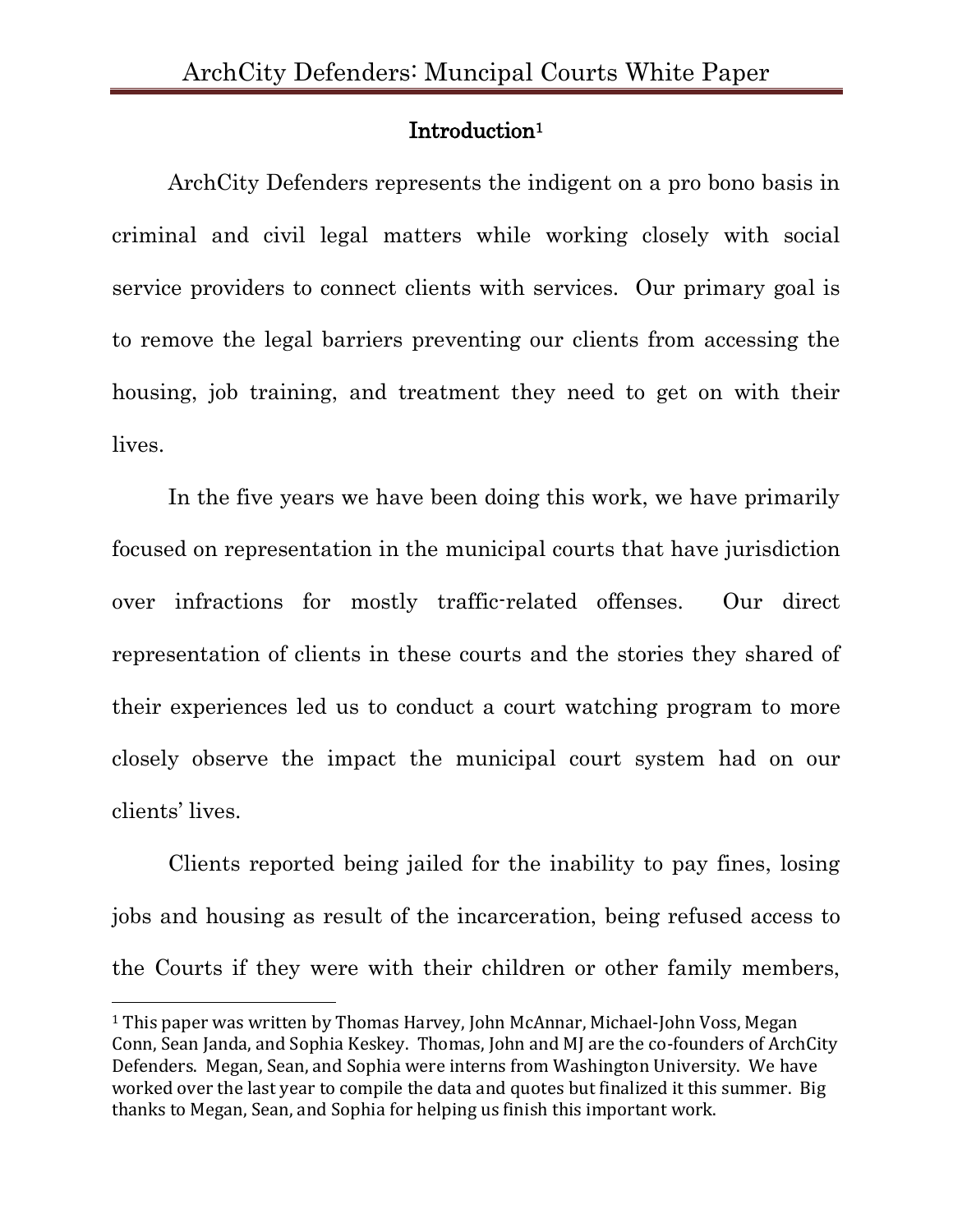and being mistreated by the bailiffs, prosecutors, clerks and judges in the courts. Such practices are a serious cause for concern: not only do they violate the clear mandates of the United States Constitution, but they also destroy the public's confidence in the justice system and its component parts, impose heavy burdens financially and otherwise on the most burdened subset of the population, and cost the municipalities exorbitant amounts of money and human capital to deal with the inefficiencies of these courts.

We observed over 60 different courts during our court watching program and obtained sworn statements from clients and individuals we encountered. We are encouraged that about half of the courts we observed did not engage in the illegal and harmful practices described above while we were present. But, approximately thirty of those courts did engage in at least one of these practices. Three courts, Bel-Ridge, Florissant, and Ferguson, were chronic offenders and serve as prime examples of how these practices violate fundamental rights of the poor, undermine public confidence in the judicial system, and create inefficiencies. We have chosen to focus this paper on these three courts.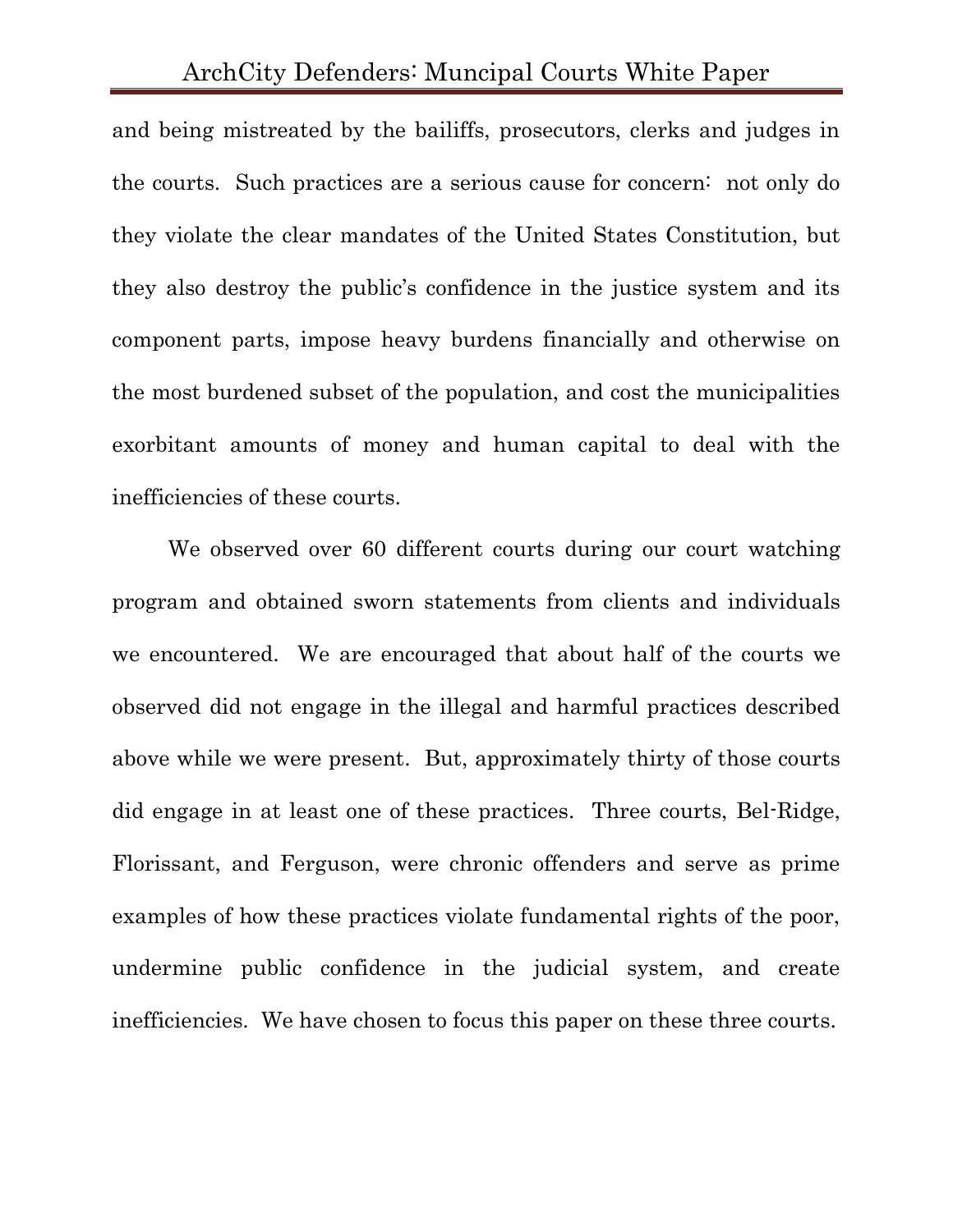Overall, we found that by disproportionately stopping, charging and fining the poor and minorities, by closing the Courts to the public, and by incarcerating people for the failure to pay fines, these policies unintentionally push the poor further into poverty, prevent the homeless from accessing the housing, treatment, and jobs they so desperately need to regain stability in their lives, and violate the Constitution. These ongoing violations of the most fundamental guarantees of the Constitution are the product of a disordered, fragmented, and inefficient approach to criminal justice in St. Louis County. It represents a failure of the Municipalities to comply with the guarantees of counsel, reasonable bond assessments, and other constitutional and legal rights of those accused. And, perhaps most importantly, these practices create animosity in the community, contribute to the fractured nature of the St. Louis region, and cost the individual municipalities and the region financially.

Section I provides an overview of the Missouri municipal court system, outlining how and why these courts operate, and the revenue they earn. Section II discusses the negative impact this system has on the public's confidence in their local government and its courts. Section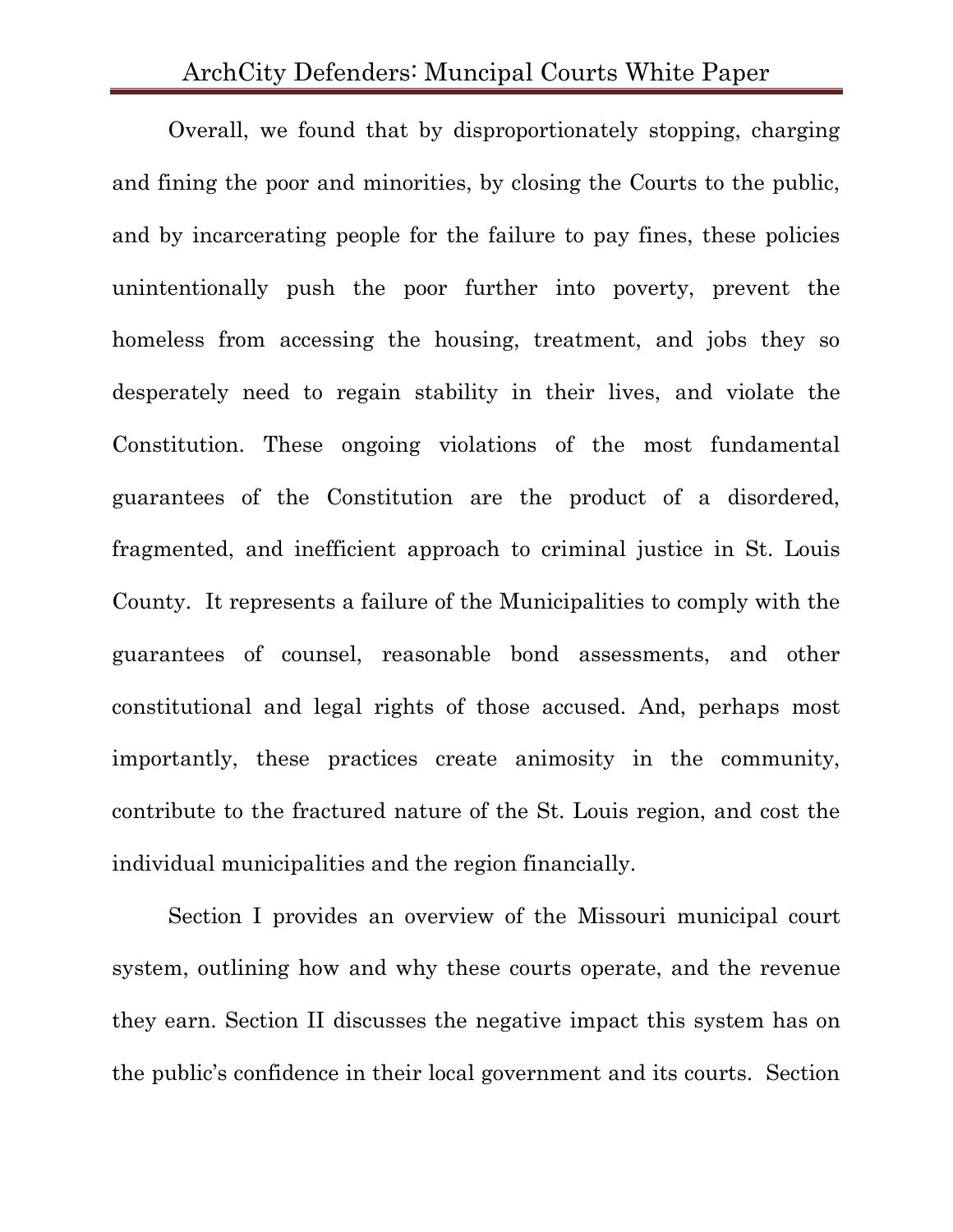III describes how these courts and the policies they employ lead to job loss and homelessness amongst the indigent population. Section IV details the huge cost to operate the municipal courts, including the salaries of part time judges and prosecutors, and includes an analysis of the costs to incarcerate the indigent who cannot afford to pay the fines levied against them.

We intend to follow this paper with another which proposes solutions to these issues and sets forth a strategy for implementing them. This plan includes installing public defenders in each municipal court, setting fines based upon the defendant's income, consolidating municipal courts, and developing alternatives to fines and incarceration.

#### I. Overview of Municipal Courts in St. Louis County

A. Composition and Jurisdiction

St. Louis County is comprised of 90 municipalities ranging in population from 12 to over 50,000.<sup>2</sup> The density of the municipalities is such that it is possible to drive through 8 individual municipalities in under 4 miles on a stretch of Natural Bridge road going from Bel-Ridge

<sup>2</sup> <http://www.stlmuni.org/> (Last viewed 8/12/14)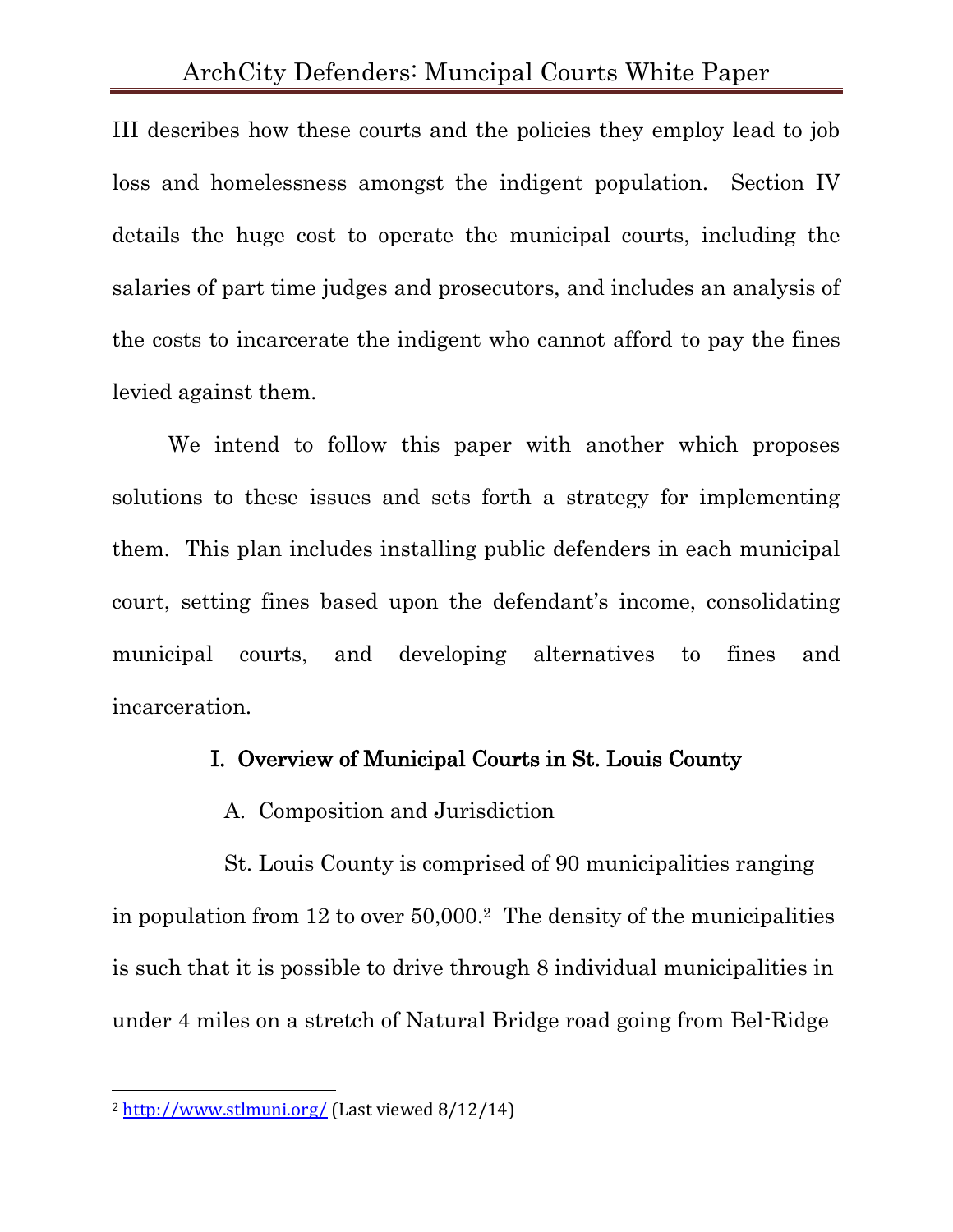to Pine Lawn.3 Each has its own municipal code, its own police force, and its own court. 81 municipalities have their own court and police force to enforce the municipal code across the region. <sup>4</sup>

The courts have jurisdiction over its municipal ordinances. Violations of these ordinances may be punished by fines and such imprisonment not exceeding three months, or both such fine and imprisonment, as may be just for any offense, recoverable with costs of suit, together with judgment of imprisonment, until the fine and costs are paid or satisfied.<sup>5</sup>

## B. Process

The resolution of these municipal ordinance violations depends on your ability to hire an attorney and pay fines. If you have the means to hire an attorney, that attorney enters his or her appearance on your behalf and requests what is called a "recommendation for disposition" from the prosecutor in a letter. <sup>6</sup> Depending on the charge, the

 $\overline{\phantom{a}}$ <sup>3</sup> <http://bit.ly/1rtW1Yl> (last viewed 8/13/14)

<sup>4</sup> [http://www.stltoday.com/news/local/crime-and-courts/municipal-court-judges-in-st](http://www.stltoday.com/news/local/crime-and-courts/municipal-court-judges-in-st-louis-county-are-told-to/article_e965d081-758d-500a-abb7-a054916edad2.html)[louis-county-are-told-to/article\\_e965d081-758d-500a-abb7-a054916edad2.html](http://www.stltoday.com/news/local/crime-and-courts/municipal-court-judges-in-st-louis-county-are-told-to/article_e965d081-758d-500a-abb7-a054916edad2.html) (last viewed 8/13/14)

<sup>5</sup> <http://www.moga.mo.gov/statutes/chapters/chap479.htm>RSMo 479 relates to Municipal Court Divisions

Mo Sup Ct. Rule 37 relates to Muni Procedure http://www.courts.mo.gov/page.jsp?id=831 <sup>6</sup> http://www.cityofdellwoodmo.com/566/Attorney-Information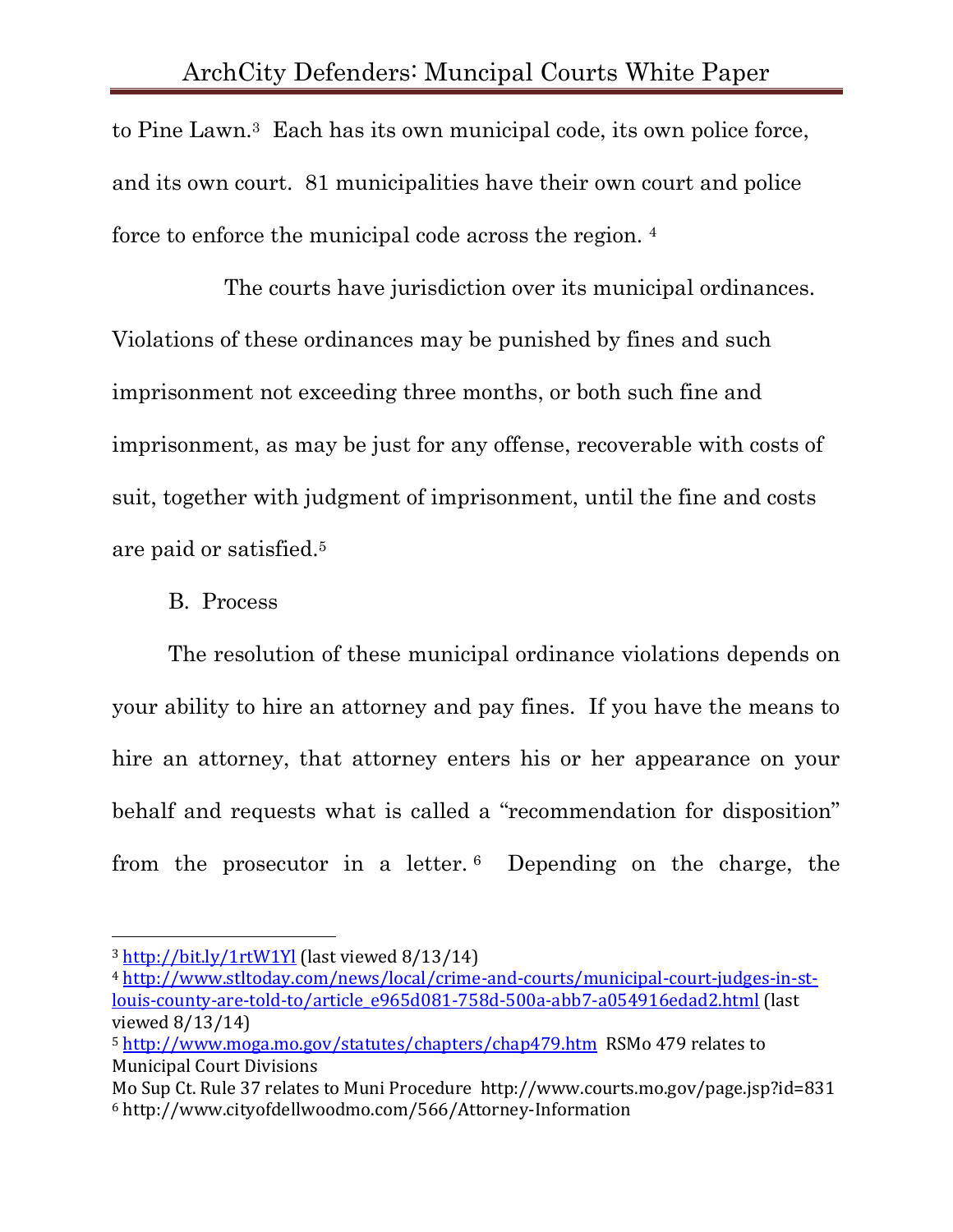prosecuting attorney will recommend that a moving violation (such as a speeding ticket) be amended to a non-moving violation (excessive vehicle noise) upon the payment of a fine and court costs.<sup>7</sup>

Because Missouri works on a point system and a certain number of points suspends or revokes your driver's license, it is crucial to amend a moving violation to a non-moving violation.8 If you have the money this works. For a simple speeding ticket, an attorney is paid \$50-\$100, the municipality is paid \$150-\$200 in fines and court costs, and the defendant avoids points on his or her license as well as a possible increase in insurance costs.9 For simple cases, neither the attorney nor the defendant must appear in court.

However, if you do not have the ability to hire an attorney or pay fines, you do not get the benefit of the amendment, you are assessed points, your license risks suspension and you still owe the municipality money you cannot afford. While many courts expect payment in full<sup>10</sup>, courts frequently allow payment plans sometimes as low as \$50 per month. If you cannot pay the amount in full, you must appear in court

<sup>7</sup> http://www.stpetersmo.net/attorney-guidelines.aspx

<sup>8</sup> http://dor.mo.gov/faq/drivers/points.php#pointsystem

<sup>9</sup> http://www.trafficstl.com/

<sup>10</sup> http://www.stannmo.org/496/Court-Procedure-Your-Rights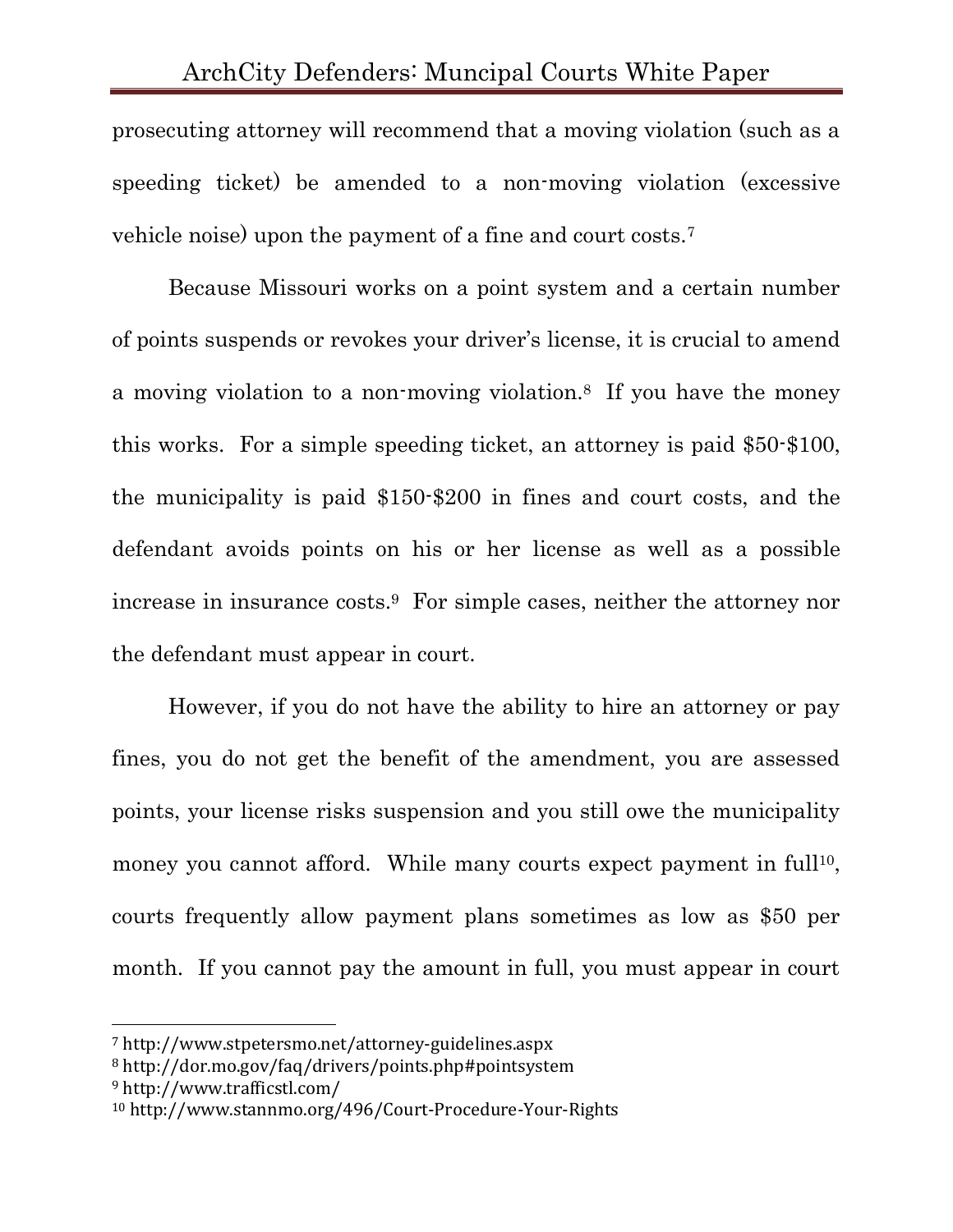on that night to explain why. If you miss court, a warrant will likely be issued for your arrest.<sup>11</sup>

People who are arrested on a warrant for failure to appear in court to pay the fines frequently sit in jail for an extended period. None of the municipalities has court on a daily basis and some courts meet only once per month.12 If you are arrested on a warrant in one of these jurisdictions and are unable to pay the bond, you may spend as much as three weeks in jail waiting to see a judge.

Yet, in all but a very few, these municipalities fail to provide lawyers for those who cannot afford counsel. As a result, unrepresented defendants often enter pleas of guilty without knowing that they have right to consult with a lawyer, although this information is on many court websites. Defendants are also sentenced to probation and to the payment of unreasonable fines without a knowing, voluntary, and intelligent waiver of defendant's right to counsel. Despite their poverty, defendants are frequently ordered to pay fines that are frequently triple their monthly income. <sup>13</sup>

<sup>11</sup> http://ecode360.com/27772794

<sup>12</sup> http://www.cityofdellwoodmo.com/570/Municipal-Court-Dates

<sup>13</sup> http://vimeo.com/102078043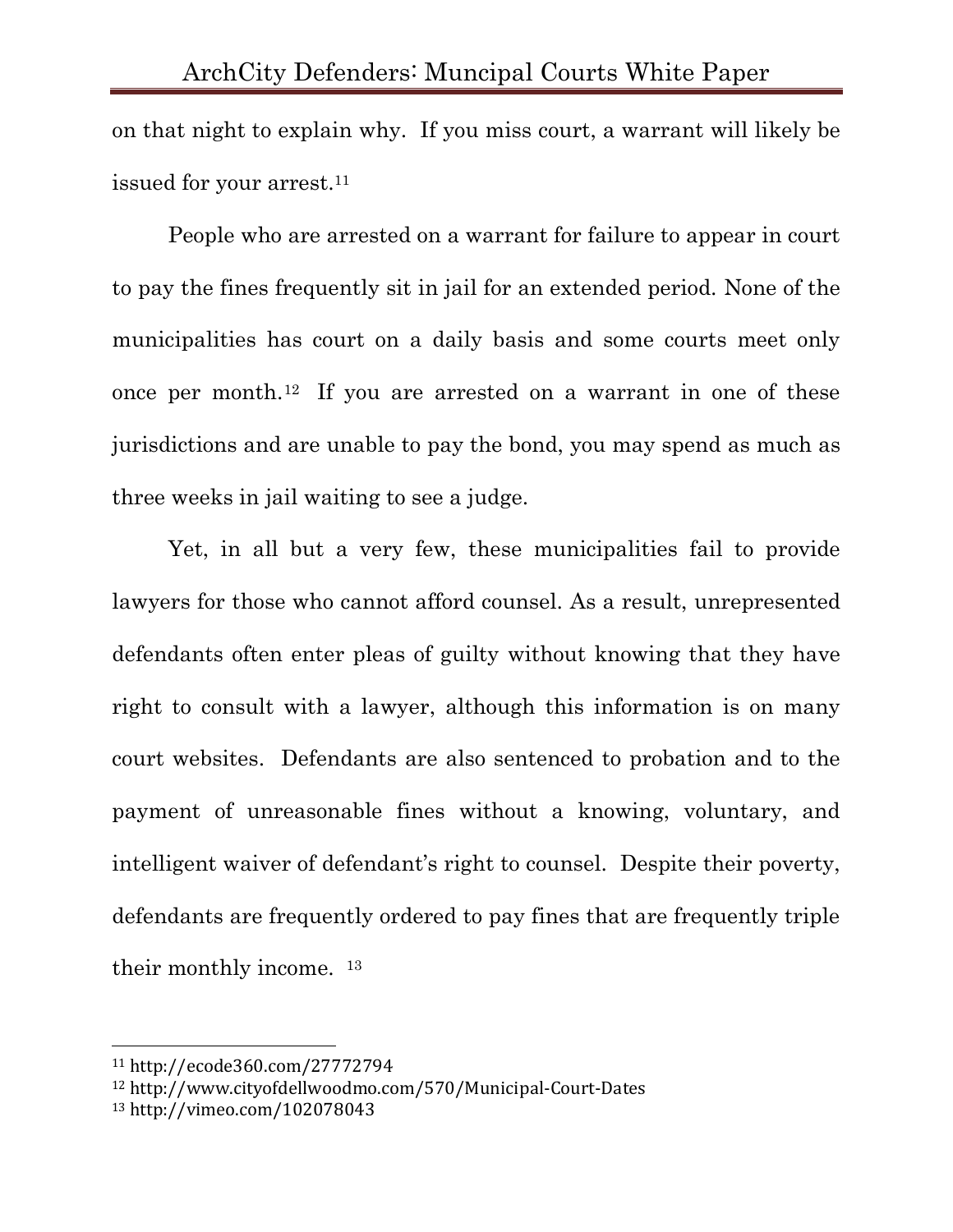Defendants are entitled to a hearing to determine their ability to pay, under Missouri Law.<sup>14</sup> Upon revocation of probation because of their inability to pay, defendants are again entitled to an inquiry into their ability to pay. <sup>15</sup> Based on our observations, this rarely occurs. As a result, defendants are incarcerated for their poverty.<sup>16</sup>

C. Judges and Prosecutors in Municipal Court Are Private Attorneys

Municipal court judges, pursuant to RSMo 479.02 are part-time positions. <sup>17</sup> In St. Louis County, municipal court judges are often private criminal defense attorneys and sometimes county prosecutors.<sup>18</sup> They may serve in multiple jurisdictions and the judge need not be resident of the municipality. <sup>19</sup> Individuals who are judges in one municipality may be the prosecutor or judge in another neighboring

<sup>14</sup> <http://www.moga.mo.gov/statutes/chapters/chap479.htm>

Upon a Defendant raising poverty to explain non-payment, Defendant is entitled to a hearing on the issue of Indigency. Further, the court is required to hold these hearings. This determination is a necessary to afford Defendant equal protection under the law and is a prerequisite for any decision concerning assessment of costs, assessment of fines and enforcement. *Davis v. City of Charleston, Mo.*, 635 F.Supp. 197, 198-199 (1986). (emphasis added).

<sup>15</sup> http://vimeo.com/102078043

<sup>16</sup> http://vimeo.com/102078043

<sup>17</sup> http://www.moga.mo.gov/statutes/c400-499/4790000020.htm

<sup>18</sup> <http://www.criminallawstcharlesmo.com/>

<http://www.courts.mo.gov/page.jsp?id=8862>

<sup>19</sup> http://www.moga.mo.gov/statutes/c400-499/4790000020.htm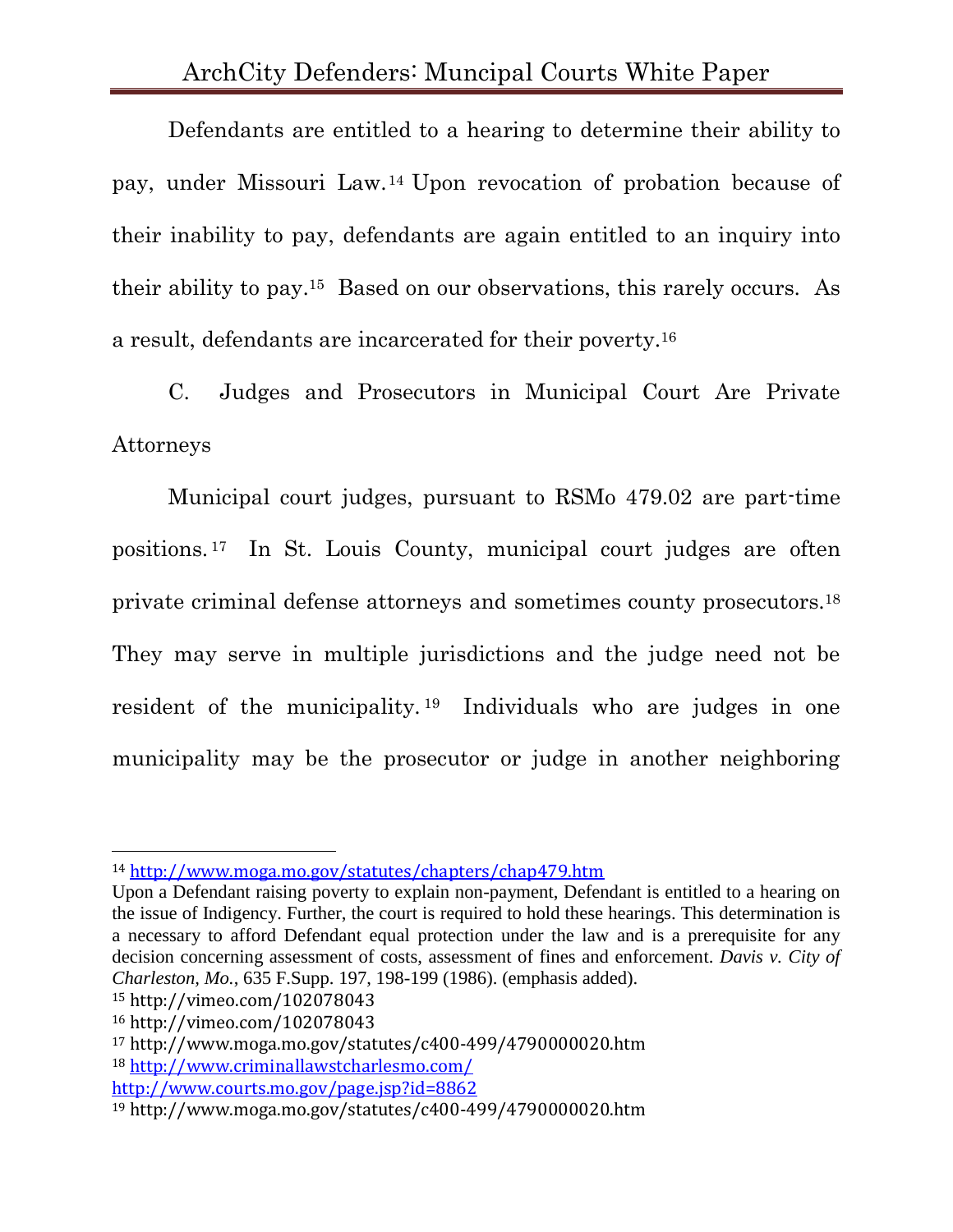municipality.20 Similarly, municipal court judges and prosecutors may be employees of the State working as a prosecutor in St. Louis County.<sup>21</sup> It is possible for a defense attorney to appear before a judge on Tuesday who is the prosecuting attorney in another municipality on Wednesday and then see that same person in his or her role as a state prosecutor later that week.

D. Revenue for Municipality: Collection and Enforcement

Court costs and fines represent a significant source of income for these towns. According to the St. Louis County two municipalities alone, Ferguson and Florissant, earned a combined net profit of \$3.5 million off of their municipal courts in 2013.<sup>22</sup>

As Ray Downs from the RiverFront Times reported, the amount collected through the municipal courts seems to be inversely proportional to the wealth of the municipality. For example, the City of Pine Lawn is 96 percent black, and "its per capita income a measly \$13,000. In 2013 the city collected more than \$1.7 million in fines and

<sup>20</sup> http://www.cityofdellwoodmo.com/566/Attorney-Information

<sup>21</sup> http://www.courts.mo.gov/page.jsp?id=7481

<sup>22</sup> http://www.courts.mo.gov/file.jsp?id=68844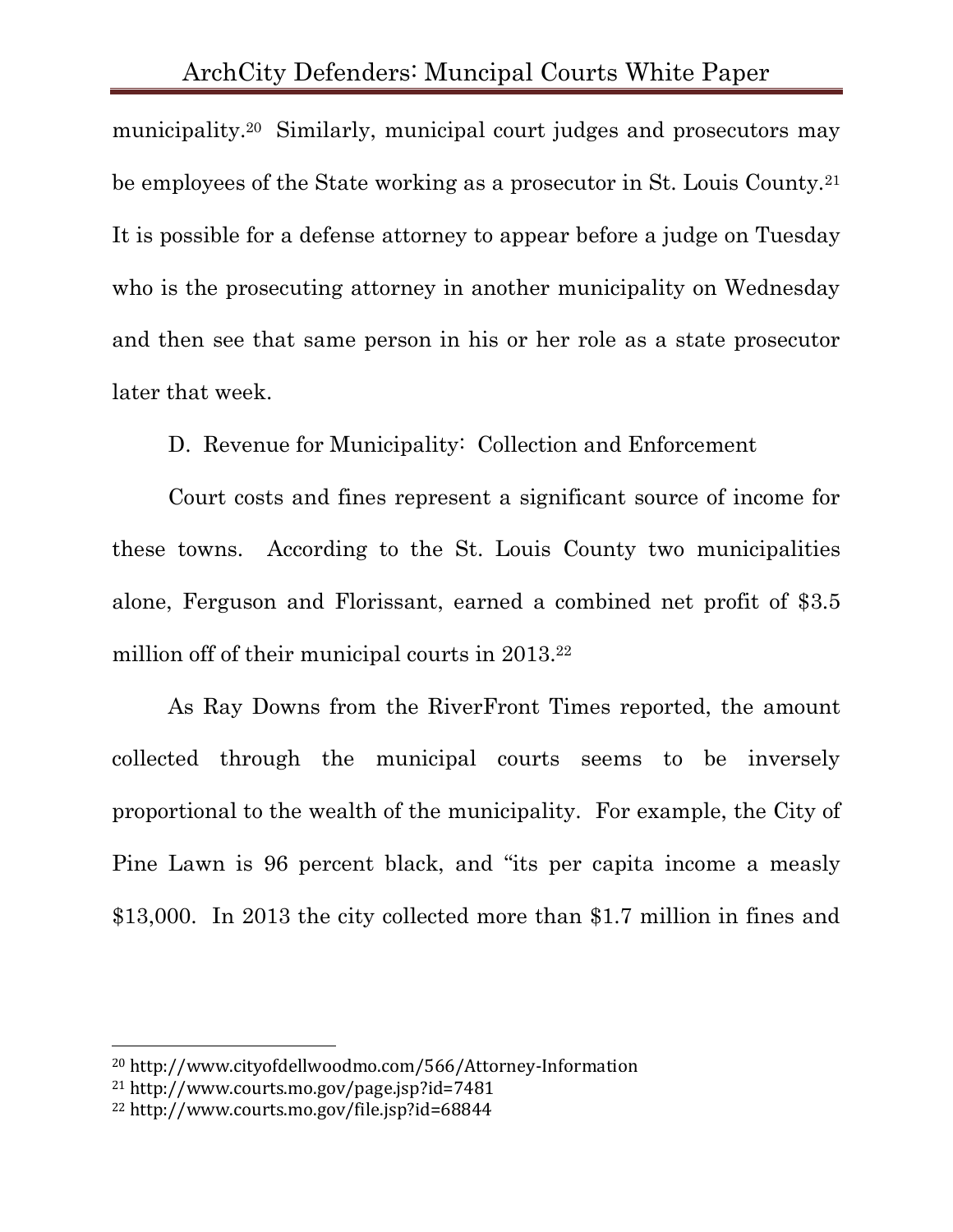court fees." 23 Conversely, "the affluent west-county suburb of Chesterfield, with a population of 47,000 (about fifteen times bigger than Pine Lawn) and a per capita income of \$50,000, collected just \$1.2 million from municipal fines, according to statistics compiled by the state." 24

As an important income stream, the courts use the threat of jail to collect the outstanding fines.25 According to Ray Downs, "Pine Lawn has a population of only 3,275, yet last year it issued 5,333 new warrants, bringing its total outstanding warrants to 23,457." 26

E. Experience

For the vast majority of St. Louisans, a run-in with the municipal court is the only personal interaction they will have with the justice system. This interaction, thus, shapes public perception of justice and

<sup>23</sup> http://www.riverfronttimes.com/2014-04-24/news/arch-city-defenders-st-louispublic-advocacy/full/

<sup>24</sup> http://www.riverfronttimes.com/2014-04-24/news/arch-city-defenders-st-louispublic-advocacy/full/

<sup>25</sup> http://vimeo.com/102078043

<sup>26</sup> [http://www.riverfronttimes.com/2014-04-24/news/arch-city-defenders-st-louis](http://www.riverfronttimes.com/2014-04-24/news/arch-city-defenders-st-louis-public-advocacy/full/)[public-advocacy/full/](http://www.riverfronttimes.com/2014-04-24/news/arch-city-defenders-st-louis-public-advocacy/full/) As Downs goes on to say, "Several other north-county municipalities with high populations of African Americans also have similarly high warrant-to-population ratios as Pine Lawn. [Country Club Hills,](http://www.riverfronttimes.com/related/to/Country+Club+Hills/) with a population of only 1,274, issued 2,000 municipal warrants last year and has more than 33,000 outstanding. Over 90 percent of Country Club Hills' residents are black and they have a per capita income of under \$14,000. The same is true in nearby Wellston, a city that's 97 percent black and has a per capita income of less than \$12,000. Last year its municipal court issued more warrants than the city has residents — 3,883 new warrants compared with a population of 2,300."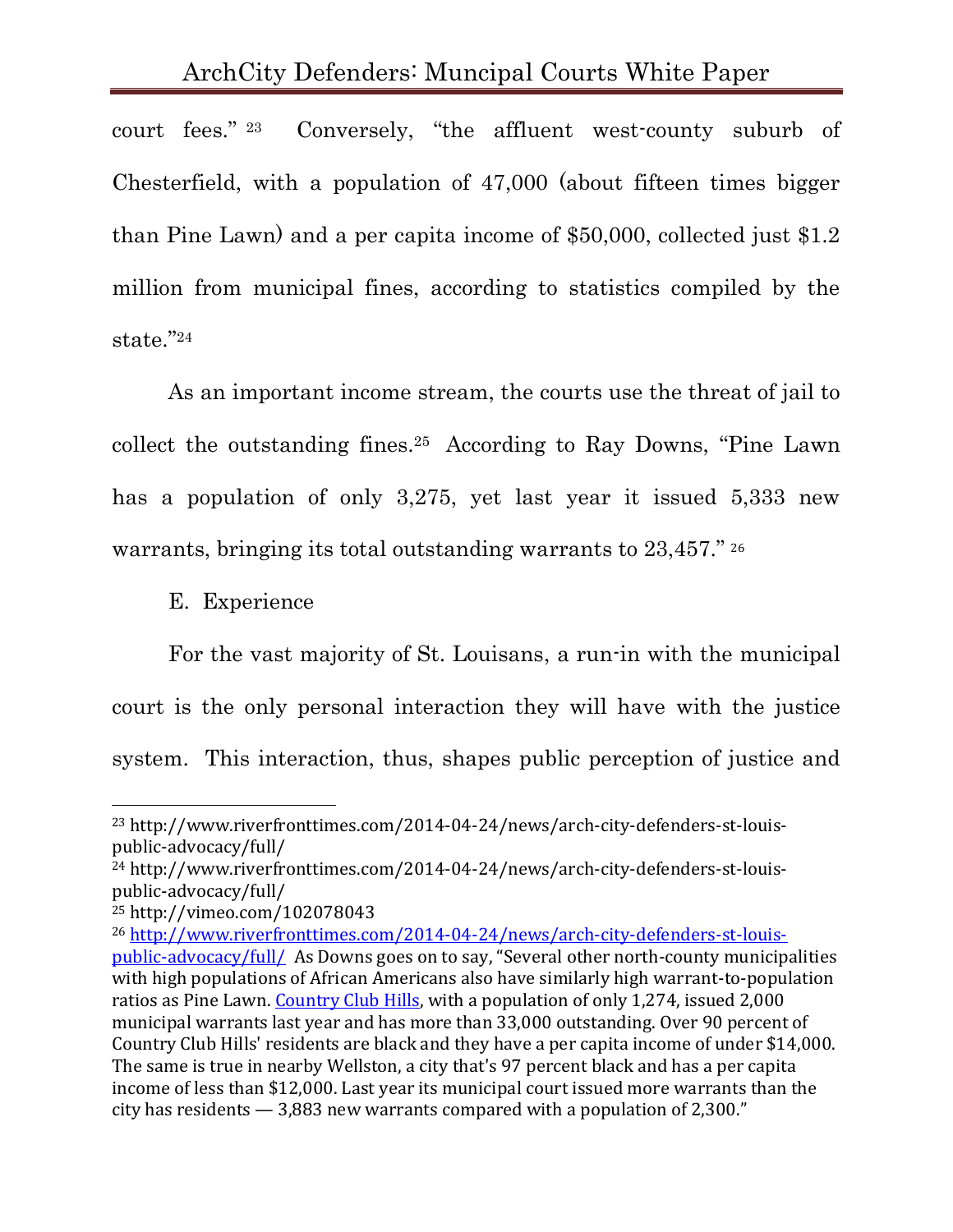the American legal system. Unfortunately, for many of the poorest citizens of the region, the municipal courts and police departments inflict a kind of low level harassment involving traffic stops, court appearances, high fines, and the threat of jail for failure to pay without a meaningful inquiry into whether an individual has the means to pay.

For example, until recently, many local courts denied access to the general public.27 When summoned to one of these courts, defendants may face jail time if they fail to appear. If they lack access to childcare, they bring their children with them. According to local judge Frank Vaterott, 37% of the courts responding to his survey unconstitutionally closed the courts to non-defendants.<sup>28</sup> Defendants are then faced with the choice of leaving their kids on the parking lot or going into court. As Antonio Morgan described after being denied entry to the court with his children, the decision to leave his kids with a friend resulted in a charge of child endangerment. 29

<sup>27</sup> http://www.stltoday.com/news/local/crime-and-courts/municipal-court-judges-in-stlouis-county-are-told-to/article\_e965d081-758d-500a-abb7-a054916edad2.html <sup>28</sup> http://www.stltoday.com/news/local/crime-and-courts/municipal-court-judges-in-stlouis-county-are-told-to/article\_e965d081-758d-500a-abb7-a054916edad2.html <sup>29</sup> http://www.stltoday.com/news/local/crime-and-courts/municipal-court-judges-in-stlouis-county-are-told-to/article\_e965d081-758d-500a-abb7-a054916edad2.html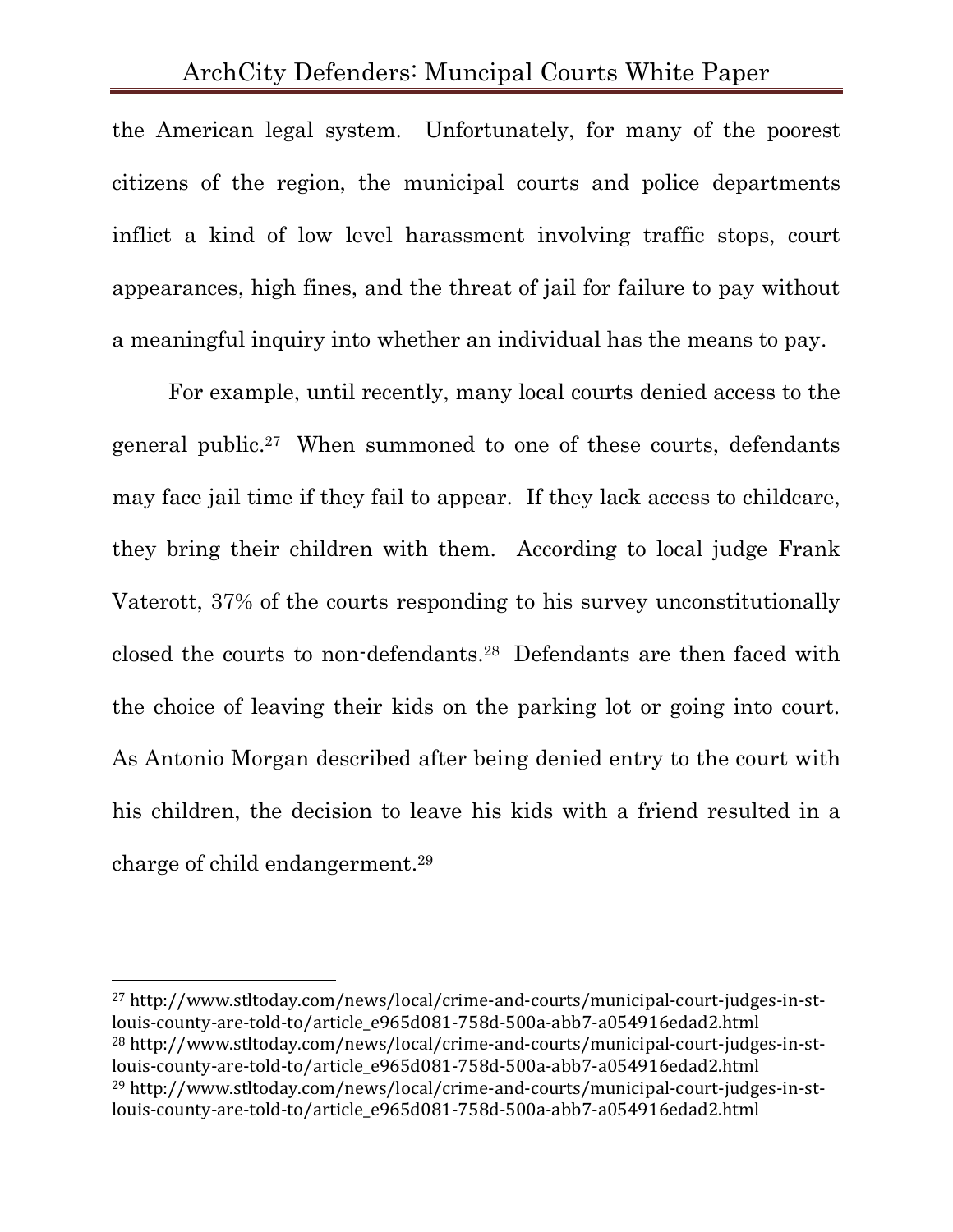For communities of color, this harassment is palpable and statistically supported by annual reports on racial disparity in police stops prepared by the Missouri Attorney General's office. <sup>30</sup> In the state of Missouri in general, African Americans are pulled over "at a rate 63 percent greater than expected based solely on their proportion of the population 16 and older." <sup>31</sup> The data is similarly problematic in Bel-Ridge, Ferguson, and Florissant as will be shown later in the paper.

# II. The Municipal Court System Harms Public Confidence in the Judiciary, the Police, and the Municipalities

The abovementioned policies and procedures negatively impact the public's confidence in the integrity and impartiality of both the municipalities and the courts. For most individuals, the only substantive interaction they have with the Missouri justice system or with their municipal government is through the municipal courts, and the impressions instilled by those courts reflects on the entire municipality and court system.

As the Missouri Municipal Bench Book – a publication drafted largely by municipal court judges for municipal court judges – notes,

<sup>30</sup> http://ago.mo.gov/newsreleases/2014/AG\_issues\_2013\_Vehicle\_Stops\_Report/

<sup>31</sup> http://ago.mo.gov/newsreleases/2014/AG\_issues\_2013\_Vehicle\_Stops\_Report/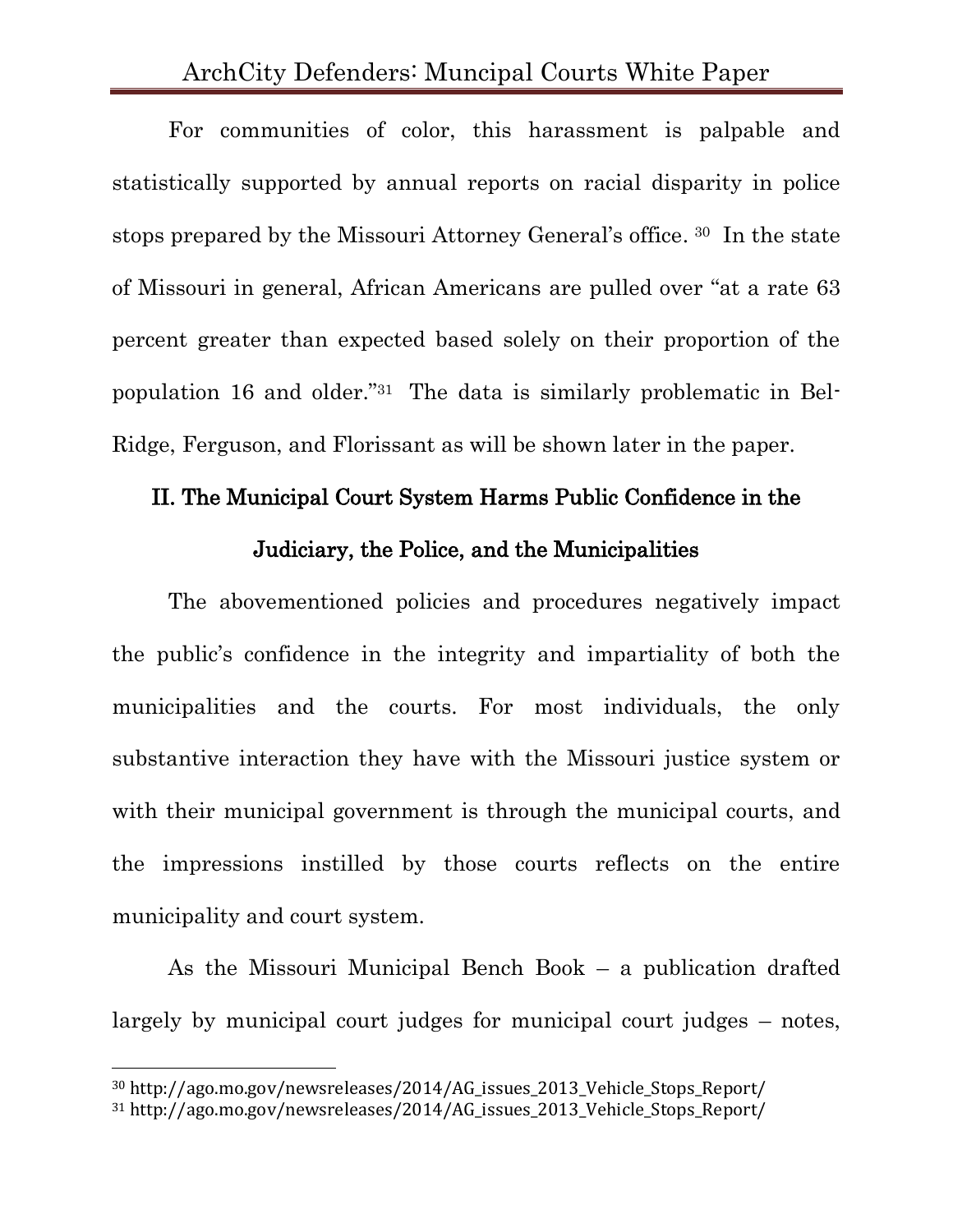"Public impression of justice and its administration is formed more in municipal courts than in any other court of the state. The judge as judicial officer will instill in that individual his or her lasting image of our judicial system and this should never be forgotten." <sup>32</sup> Unfortunately, the current policies adopted by the municipal court system lead to the impression of the courts and municipalities as racist institutions that care much more about collecting money—generally from poor, black residents—than about dispensing justice.

#### A. Municipal Court Procedures Lead to Impressions of Racial Profiling

Many residents feel that the police and the courts target black residents and try to find something to fine them for. As one defendant said, "They're searching to find something wrong. If you dig deep enough, you'll always find dirt." Another group of defendants waiting outside of a municipal court noted that there were no white individuals waiting with them. In fact, one said, ""You go to all of these damn courts, and there's no white people," while another defendant even ticked off specific municipalities that he thinks engage in racial

<sup>32</sup> Missouri 2010 Bench Book, Section 1.8, page 7.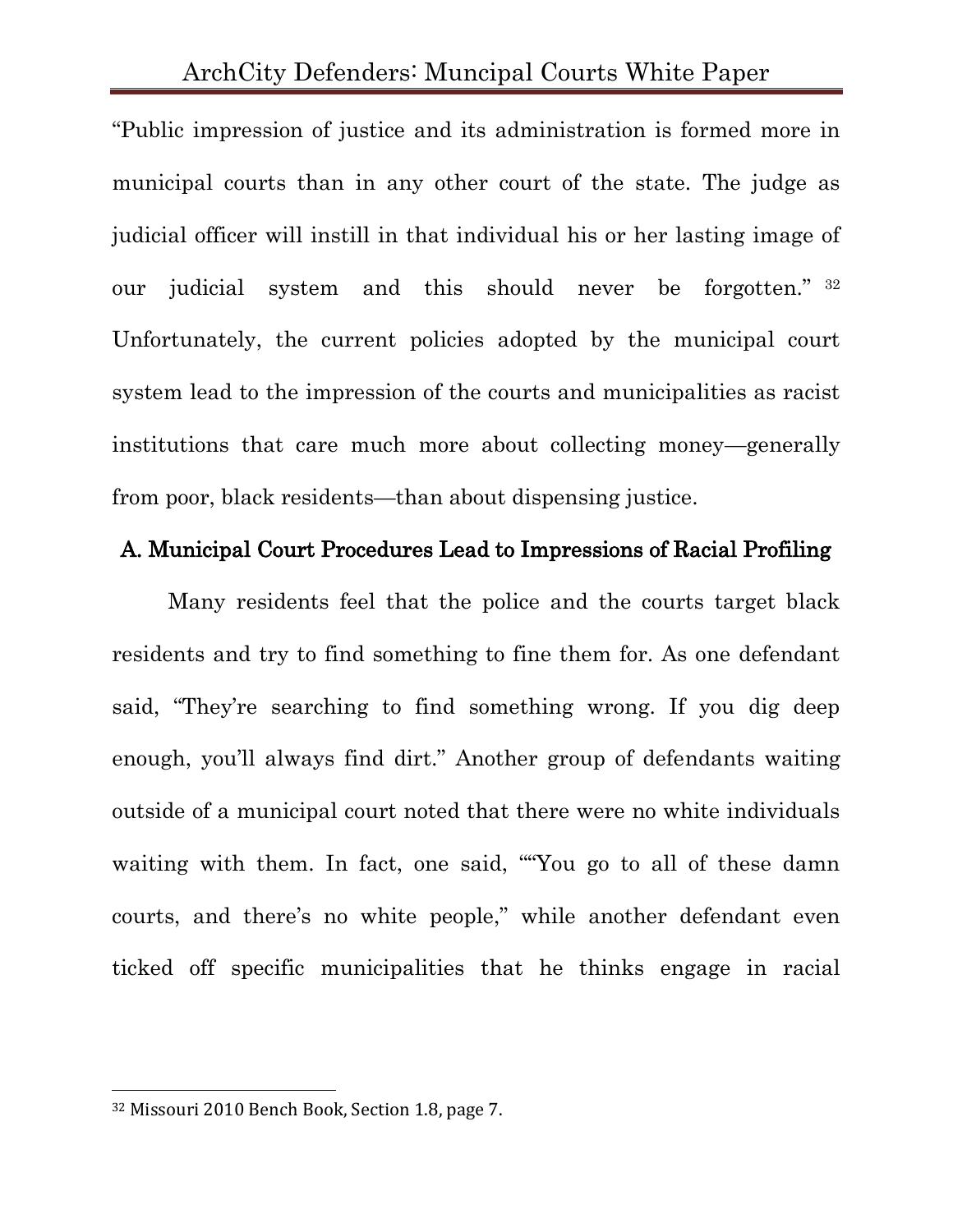profiling. He said, "In Dellwood, Ferguson, basically in North County, if you're black, they're going to stop you."

The widespread feeling among defendants that the police and courts target black residents has a substantial statistical basis. In Bel-Ridge, in 2013, 75.7% of all traffic stops involved a black motorist.<sup>33</sup> This number is staggering in itself, but what may be more shocking is that 100% of all searches and arrests originating from traffic stops in Bel-Ridge in 2013 were of black individuals.<sup>34</sup> To put it another way, of the 775 black drivers pulled over, 11 were searched and 32 were arrested. Of the 249 non-black drivers pulled over, none were searched and none were arrested.

In Ferguson, the statistics indicate a similar degree of racial profiling. Overall, 86% of vehicle stops involved a black motorist, although blacks make up just 67% of the population; by comparison,

<sup>33</sup> According to the Attorney General's "disparity index," which compares the percent of traffic stops that involve a given race to the percent of driving-age residents in the municipality of that race (so a 1.0 indicates perfectly proportionate stops while below a 1.0 indicates "under-representation" of a given race in traffic stops and above a 1.0 indicates "over-representation" of a given race in traffic stops), this number actually represents an "under-representation" of black motorists in stop data. These numbers, however, may be skewed given the very high percentage of black residents in the municipality, a proportion that is almost certainly larger than the proportion of black drivers in the municipality, given the number of highlytrafficked inter-municipal roads running through Bel-Ridge. http://ago.mo.gov/VehicleStops/2011/ <sup>34</sup> Id.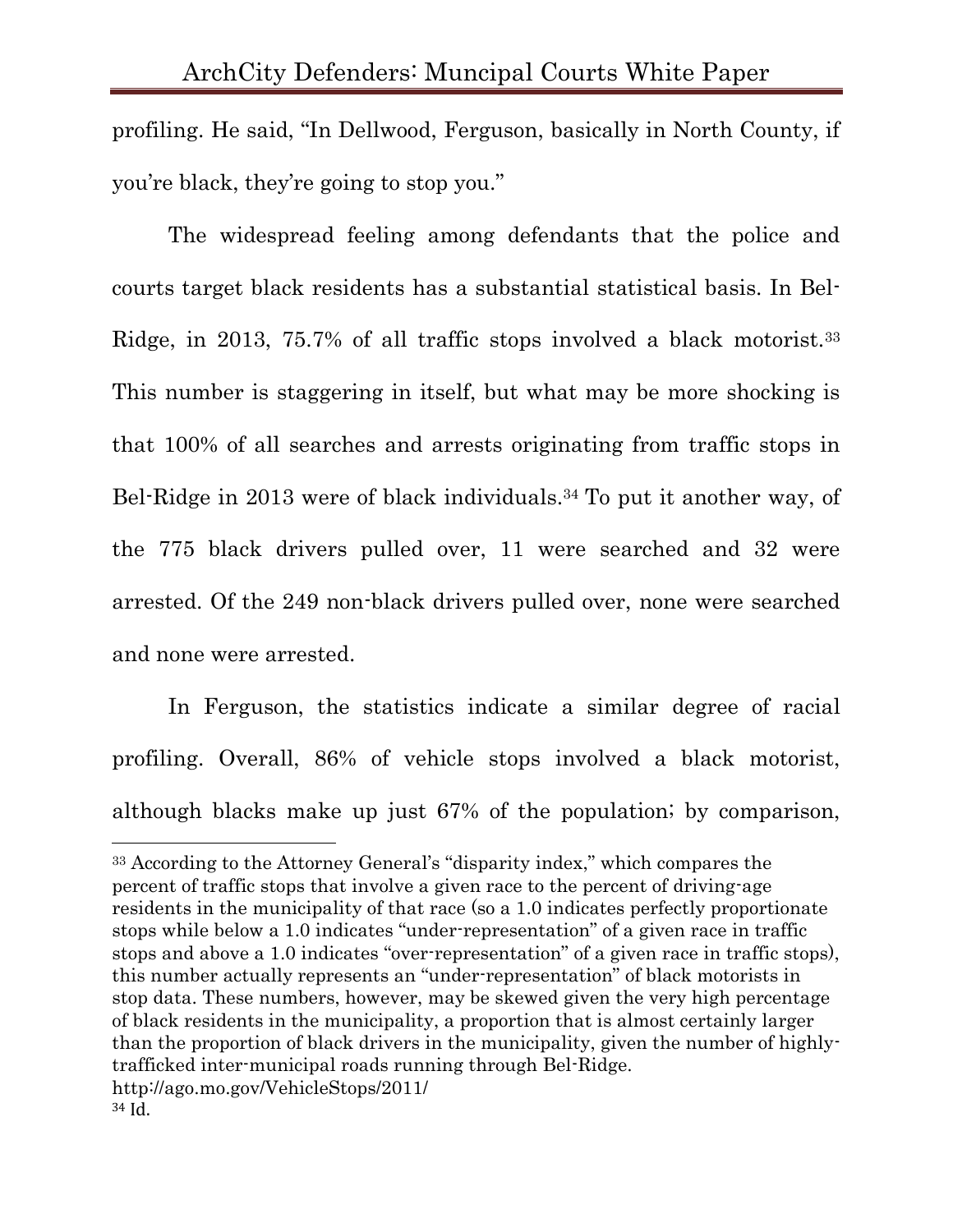whites comprise 29% of the population of Ferguson but just 12.7% of vehicle stops.<sup>35</sup> After being stopped in Ferguson, blacks are almost twice as likely as whites to be searched (12.1% vs. 6.9%) and twice as likely to be arrested (10.4% vs. 5.2%).<sup>36</sup> However, this data seems at odds with the fact that searches of black individuals result in discovery of contraband only 21.7% of the time, while similar searches of whites produce contraband 34.0% of the time.

Finally, the Florissant police department also disproportionately stops black motorists, who are stopped over four times more than expected.<sup>37</sup> In fact, African Americans represent only a quarter of the municipality's populace but comprise 57% of Florissant Police Department stops.<sup>38</sup> Out of these stops, Whites were arrested 7.2% of the time, whereas black residents were arrested 14.9%. The search rate was equally disproportionate, with whites searched 8% of the time, and

<sup>35</sup> Even given Ferguson's large black population, the disparity index shows that black motorists are over-represented in traffic stops. African-Americans have a disparity index of 1.37, while all other races have disparity indexes between 0.35 and 0.41. These numbers are, again, likely to be even worse than suggested here given the likely difference in demographic makeup between the residential population of Ferguson and the population of people who drive through the area. <sup>36</sup> Id.

<sup>37</sup> Id.

<sup>38</sup> Id.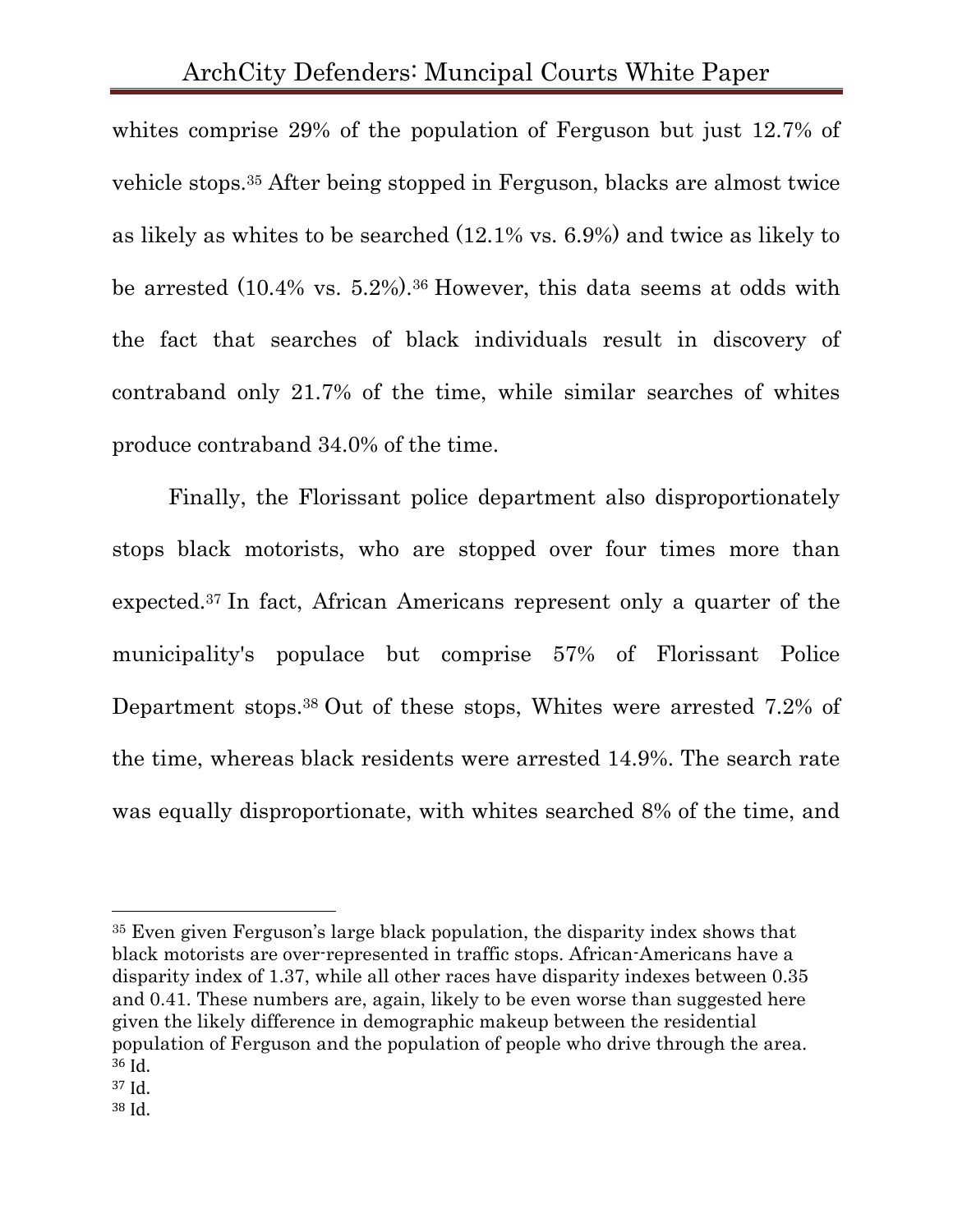blacks 15.8%. Ironically, contraband was found in 12% of stops with white residents, and only 7.4% of stops involving black residents. 39

# B. Municipal Court Procedures Lead to Impressions of Lack of Municipal Care about Residents

Many residents think that the goal of the municipal courts is to collect fine revenue, not to dispense justice. "Absolutely they don't want nothing but your money," one defendant said, but "you get people out here who don't make a lot of money." He then described the startlingly common experience of being instructed to call everybody he could think of who might have money to pay his fine—with the promise of three or four days in jail if he could not find somebody with enough money. Another defendant expressed similar sentiments. He said, "It's ridiculous how these small municipalities make their lifeline off the blood of the people who drive through the area."

At one Bel-Ridge Municipal Court session, a large group of defendants was waiting to resolve tickets for failing to subscribe to the municipality's trash collection service, an infraction that many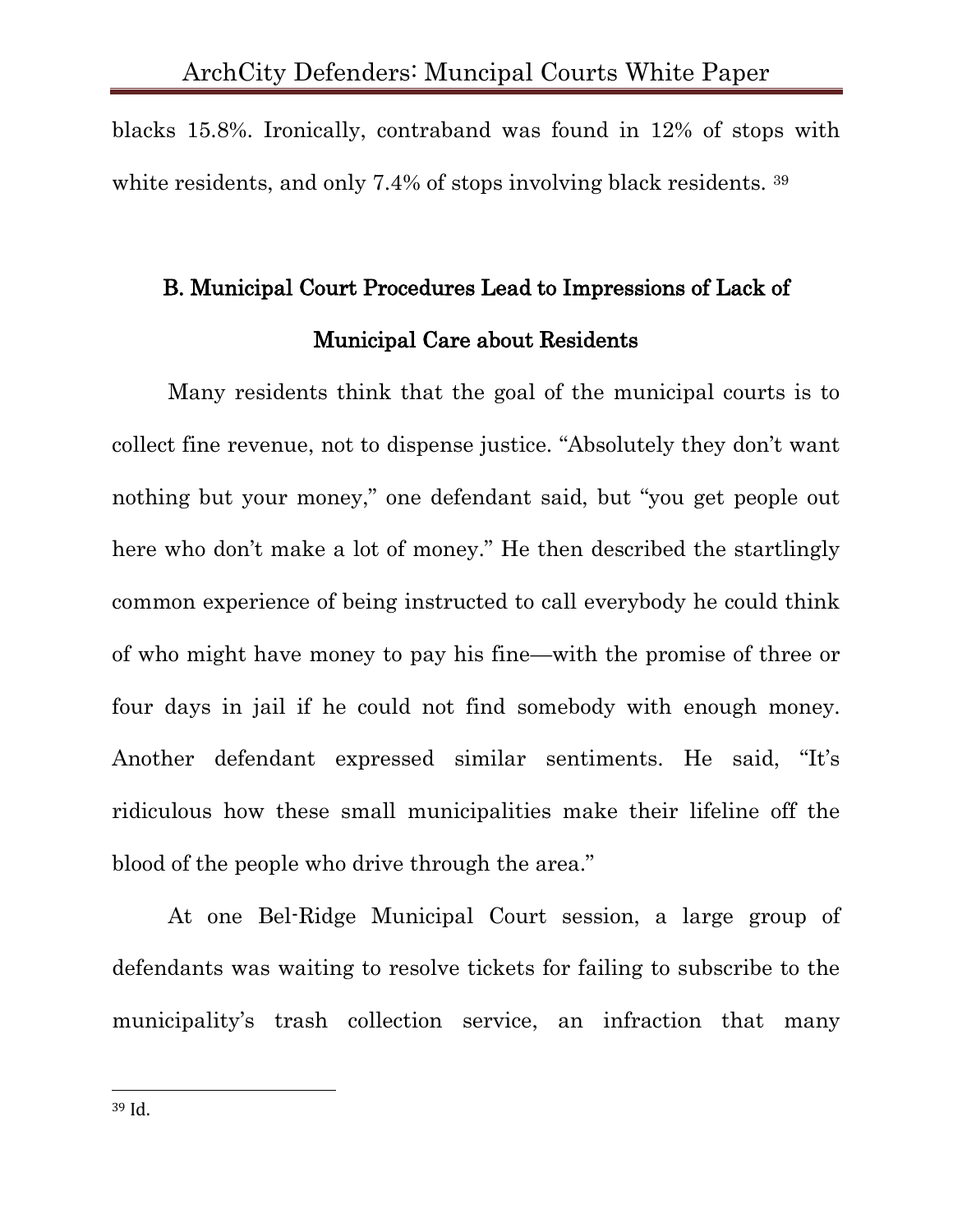defendants felt was just another way for the municipality to make money. One man who had appeared in court multiple times stated emphatically, "There shouldn't be a penalty for not having money to do something. It's an ordinance made up for them. It's not a law, it's an ordinance." He insisted that he did in fact get rid of his trash, but due to hospital bills and necessities such as his electricity and utilities, he couldn't afford a subscription to the only city-approved waste collection service.

Another woman who was there on the same charge was adamant that there were no visible signs that her home didn't have trash service and that she helped maintain the neighborhood by picking up trash from passing cars and cutting the grass of the vacant houses on either side of her property. She, like many of the other defendants we talked to, attributed her legal date on the municipality's determination to find something wrong and collect revenue. Chagrined, she exclaimed, "They had to come and dig, they had to come and look in my files. There's no way you could tell I don't have trash service, that can is out there…what I'm mad at is, how did you get this information?"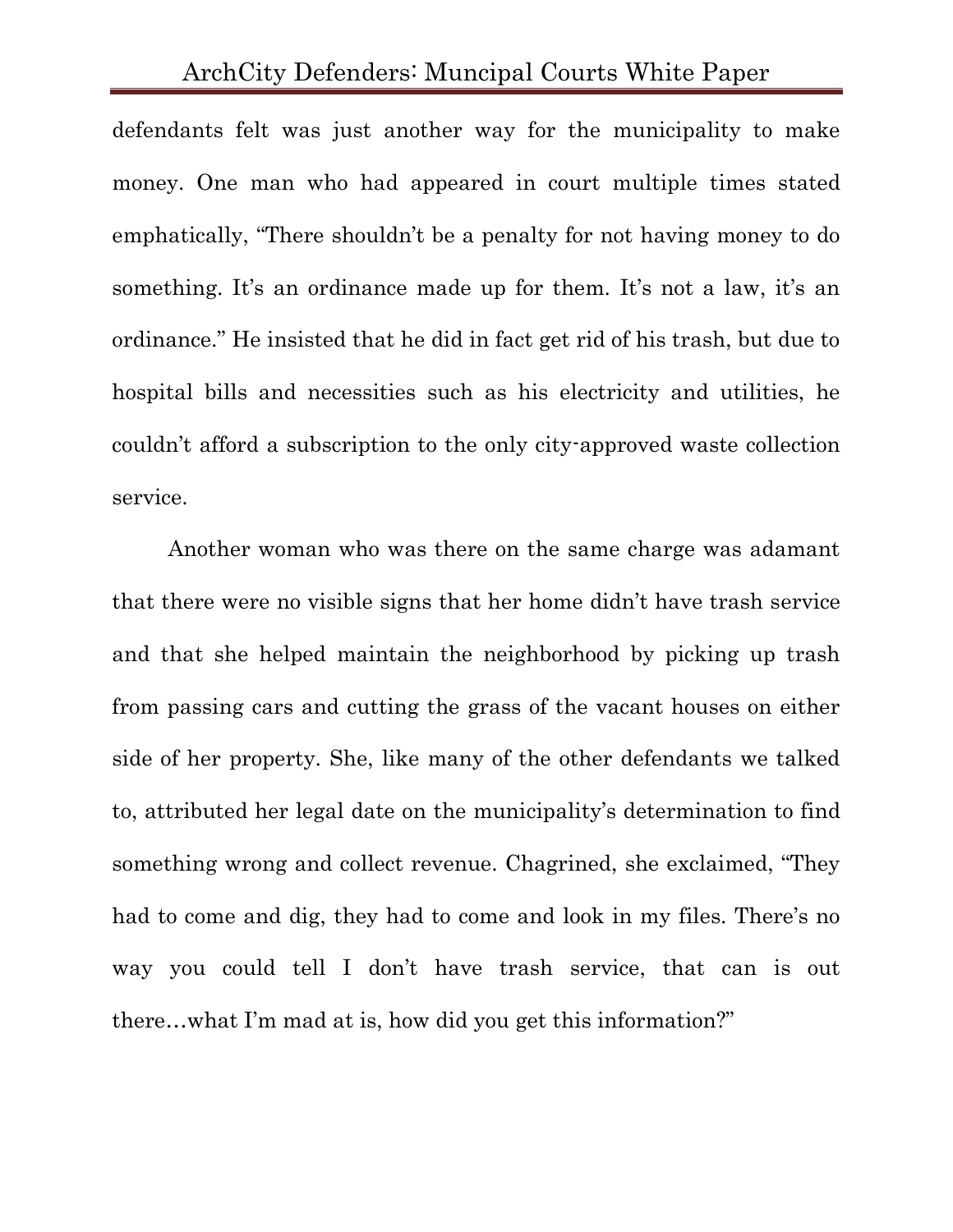Along with the impression of the municipal court as little more than a money-collection service, many defendants complained about the cold lack of consideration given to their circumstances and needs. Outside, the bailiff announced repeatedly to the line of people, "No children, only the people on the docket come in unless you're a witness." <sup>40</sup> One man in line expressed concern over the general procedure of the court: "After you come in like two or three times, if you haven't paid [the fine] by then, then they gonna sock it to you, they about to put you in jail. People are in hardship, they can't pay the fine, and if you got children, they won't let you take them in there with you." Another agreed and summed up his experience ruefully, "They treating us bad."

# C. Municipal Court Procedures Harm the Resident/Municipality Relationship

As a result of these impressions, many residents of these municipalities have a broken and antagonistic relationship with their

<sup>40</sup> This particular court session was on June 25th, the day after Presiding Judge Maura McShane specifically released an order reminding municipal courts that such practices are an unconstitutional restriction of the court system. Of course, on that day, the order was not followed, and two weeks after the order, the Bel-Ridge Municipal Court website still told defendants, "No children are allowed in court."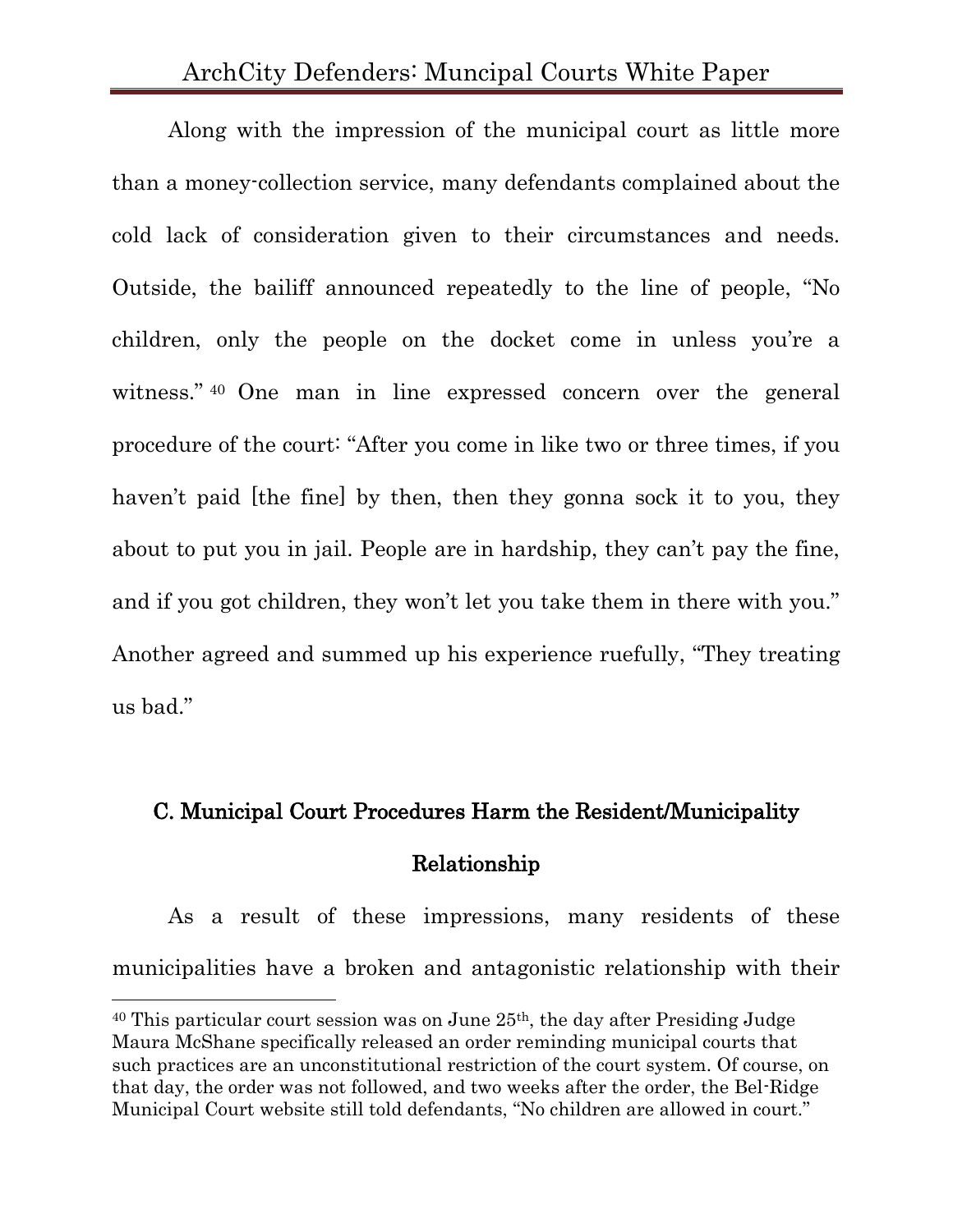municipal governments. One defendant, who had been in jail fifteen or sixteen times over ten years (by his estimation), all on the same driving with a suspended license charge, said that he now knows that if he is unable to pay his fine, the municipal court will detain him. As a result, if he does not have enough money, he avoids the court and the authorities. Another defendant said that he will always plead not guilty, in an attempt to "try to cost them as much money as possible." Another defendant threatened to sue the municipality for mistreatment by police.

In addition, a shockingly common sentiment among defendants was a desire to leave their municipality. For example, one long-time resident bemoaned that he had to stay in Bel-Ridge until his lease was finished, although he said that he looked forward to moving out as soon as he could. Another defendant stated, "I'm gonna leave St. Louis. That's what I'm ready to do. I'm about to go. There's too much going on in St. Louis, you can't find a job, and when you can't find a job you hold on to the itty bitty jobs you got and they wanna [mess] with the little people that are actually working…That's what St. Louis is all about, trying to get the people that's working." Finally, one mother of a high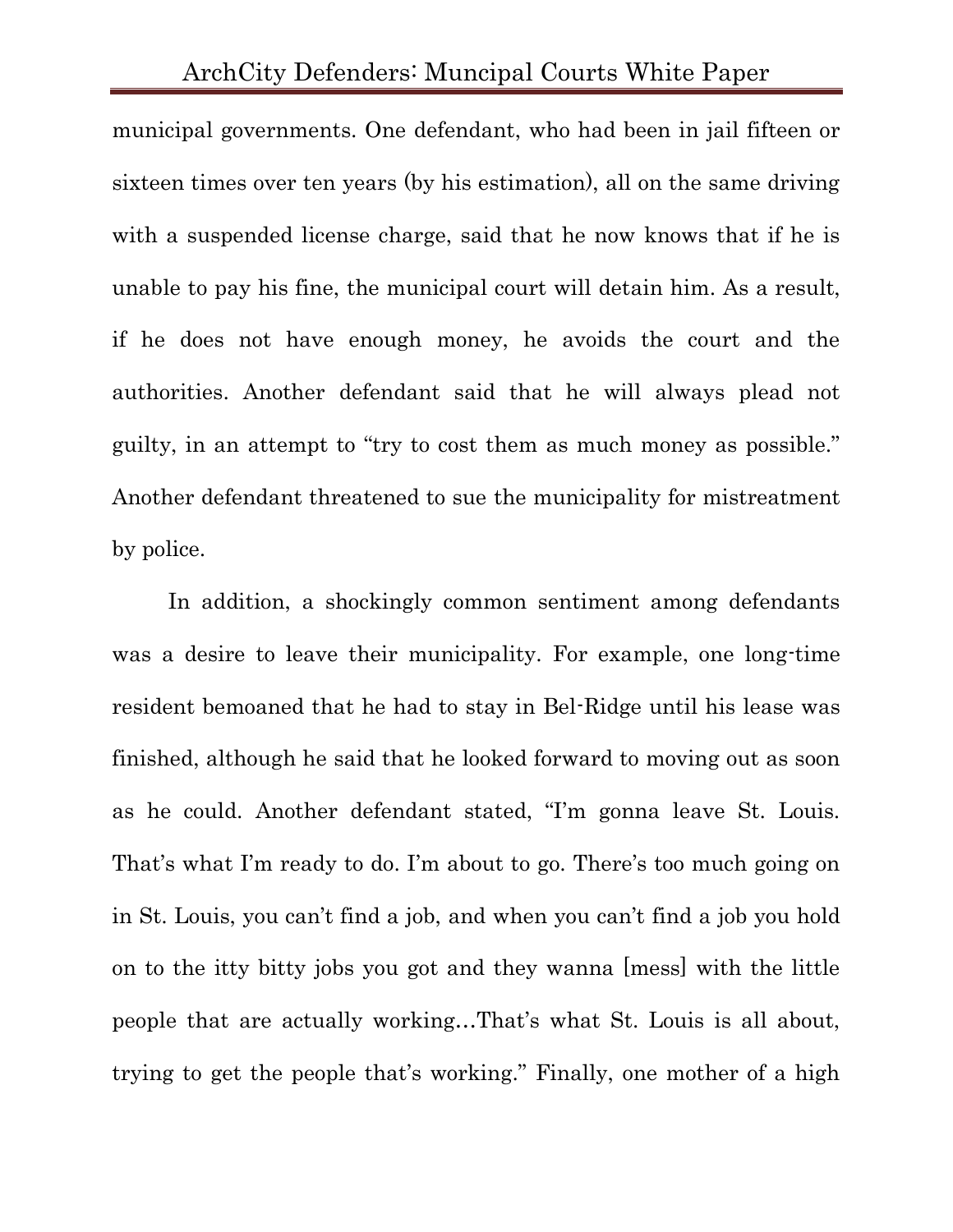school student said that she planned to stay in Bel-Ridge long enough for her daughter to graduate, but she praised the experience of her nine siblings in St. Louis City in contrast to all of "the little petty stuff" that Bel-Ridge made her deal with.

This negative communal sentiment directly hurts the municipality and, obviously, its sense of community. As citizens are marginalized, they constantly seek to leave, and if they are able to move, ultimately advertise their adverse experiences to elsewhere in the region, spreading the negative impression of the municipality.

# III. The Negative Effects of the Municipal Court System on Defendants A. The Costs Related To Harassment

One defendant in line to enter the Bel-Ridge court expressed that he wanted to sue the municipality and was seeking legal aid to do so. He had been harassed by the police. He said that the officers who arrested him lacked warrants and ignored his ensuing anxiety attacks, using mace and force when he told them he was having difficulty breathing. Harassment, both physical and psychological, result in a variety of negative consequences for the victim. According to the University of York, harassment can lead to lack of confidence, fatigue,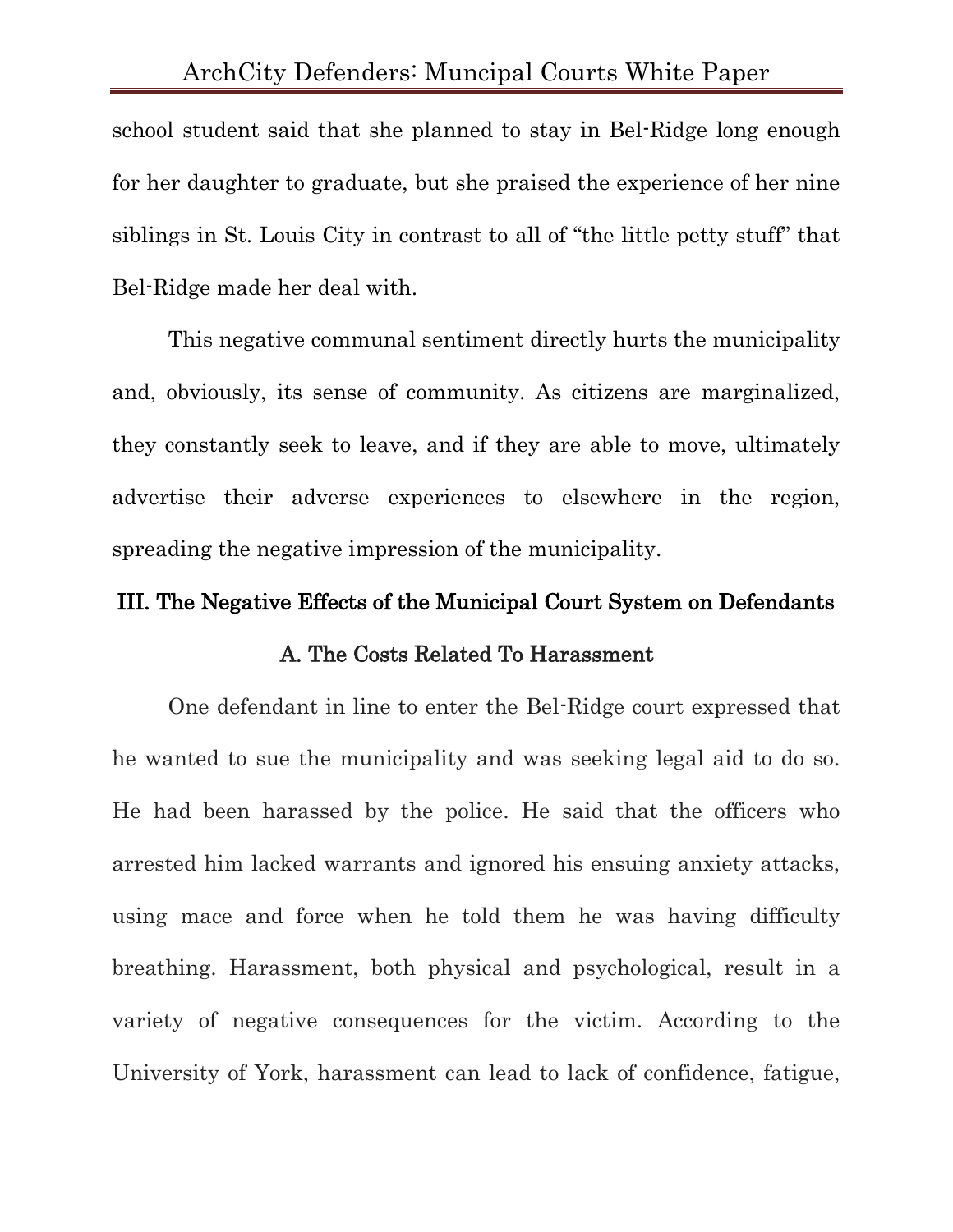depression, isolation, frustration, stress, trauma, and a loss of motivation. These ramifications can lead to a direct decrease in productivity, making it difficult for the individual to succeed at work or to engage in their community. On a personal level, this can lead to job loss, family estrangement, and much more. On a communal level, harassment can also have a huge impact on the performance and morale of the entire community.<sup>41</sup>

#### B. The Costs Related To Incarceration

In many municipalities, individuals who are unable to pay whatever fines they are assessed are incarcerated—sometimes repeatedly over many years. One defendant described being incarcerated fifteen or sixteen times over a decade on the same municipal charge. While this policy of incarceration imposes relatively steep financial costs on the municipalities involved (many of which have to rent out jail space elsewhere because they do not have facilities capable of holding detainees overnight), the negative effects that it has for the individuals involved are much greater.

<sup>41</sup> <http://www.york.ac.uk/admin/eo/Harassment/HarassmentEffects.htm>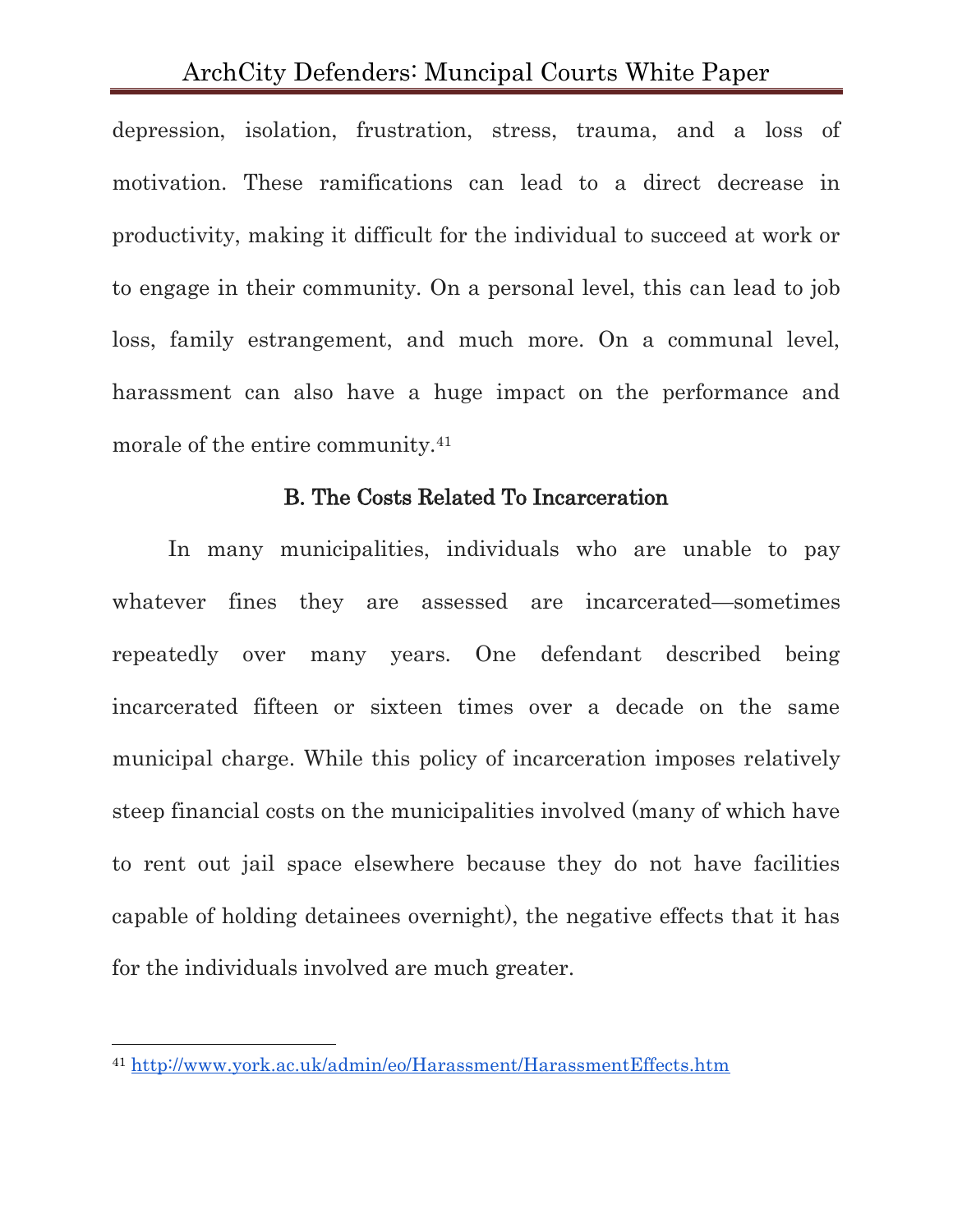Most concretely, the process of being incarcerated significantly harms whatever progress a defendant may have made in his life. For many municipal court defendants working jobs at an hourly wage, missing three or four days of work while in jail will very often result in being fired. The irony, of course, is that this means that prison stints levied for an inability to pay fines actually make it much harder for some defendants to make enough money to pay those fines. At the least, if a defendant has the good fortune to still have his job upon being released, he or she will have missed valuable days of work, squeezing an already-tight budget even further. In addition, research suggests that incarceration has lifelong negative effects on earnings and economic mobility because it reduces individuals' access to steady jobs that promise earnings increases.<sup>42</sup>

In addition to these concrete negative effects of incarceration, there are also a variety of more subtle problems that detention leads to. First, research has shown that detention—even short-term detention in jails rather than prisons <sup>43</sup> —has large negative psychological

<sup>42</sup> http://cooley.libarts.wsu.edu/schwartj/pdf/Western,%202002.pdf <sup>43</sup> http://books.google.com/books?id=-

mtDIA\_WwfkC&printsec=frontcover&dq=HANS+TOCH,+MEN+IN+CRISIS:+HUM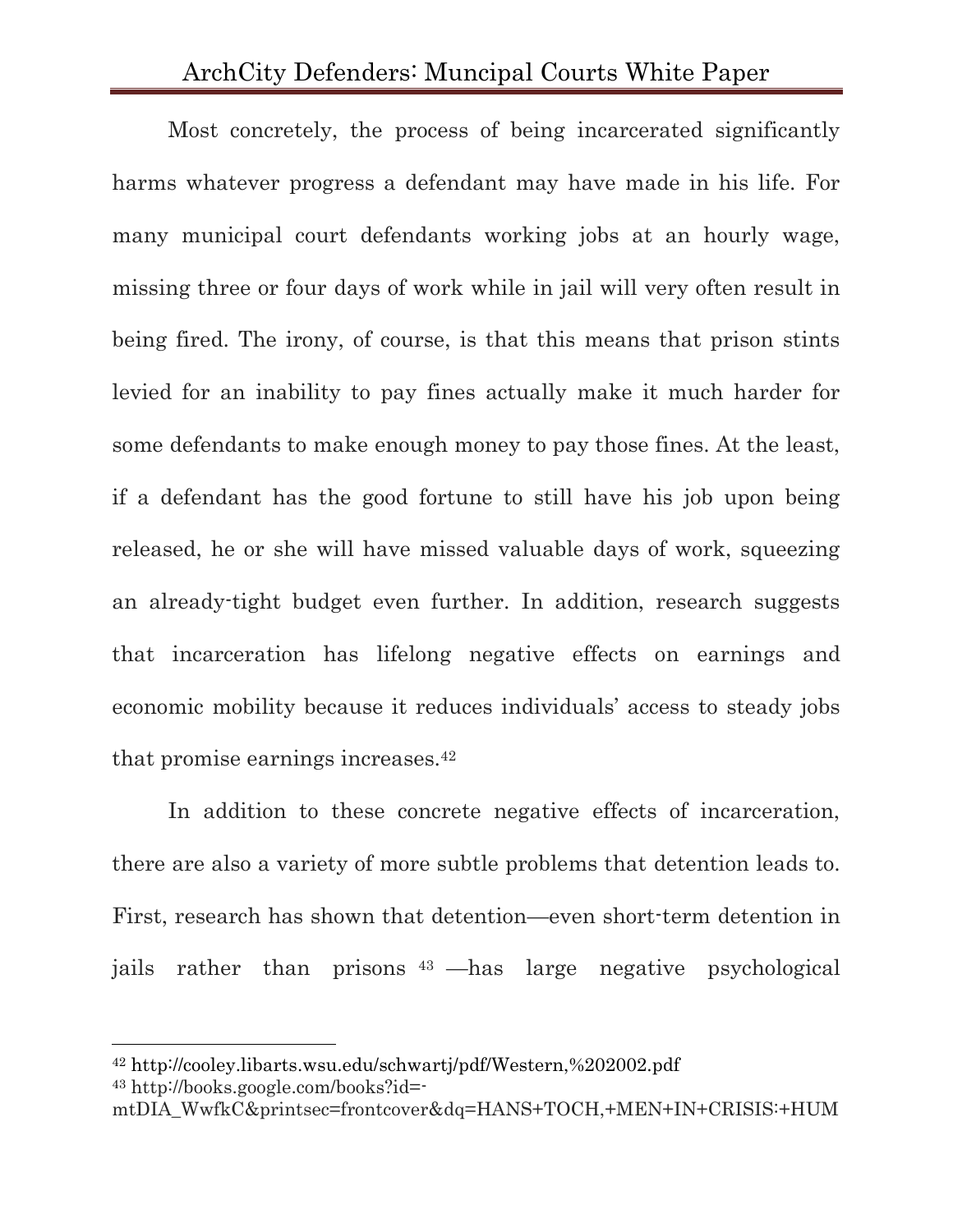consequences on defendants. The lack of privacy and constant scrutiny by guards are "psychologically debilitating,"<sup>44</sup> but perhaps the largest psychological strain happens as defendants—even those who are only detained for a few days—have to mentally adjust from life outside to life inside the jail.<sup>45</sup> Along with these psychological consequences, research has shown that children of incarcerated individuals experience "social, emotional, and developmental problems."<sup>46</sup> While these negative effects of detainment are less easily quantifiable than the lost income described above, in many ways, they are the longest-lasting legacy of short-term detention programs.

#### C. The Costs Related to Loss of Housing

Targeting poor individuals and families with fines for traffic and ordinance violations can have real and devastating consequences on their ability to hold on to stable housing. For those living on the

AN+BREAKDOWNS+IN+PRISON&hl=en&sa=X&ei=bxHAU-CyB9eryATds4DoCQ&ved=0CCkQ6AEwAA#v=onepage&q&f=false <sup>44</sup> http://harvardcrcl.org/wp-content/uploads/2013/04/DeVeaux\_257-277.pdf

<sup>45</sup> http://books.google.com/books?id=-

 $\overline{a}$ 

mtDIA\_WwfkC&printsec=frontcover&dq=HANS+TOCH,+MEN+IN+CRISIS:+HUM AN+BREAKDOWNS+IN+PRISON&hl=en&sa=X&ei=bxHAU-CyB9eryATds4DoCQ&ved=0CCkQ6AEwAA#v=onepage&q&f=false <sup>46</sup> http://www.frontlinesol.com/MMFG/pdf\_articles/Silent\_Victims-Impact\_of\_Parental\_Incarceration.pdf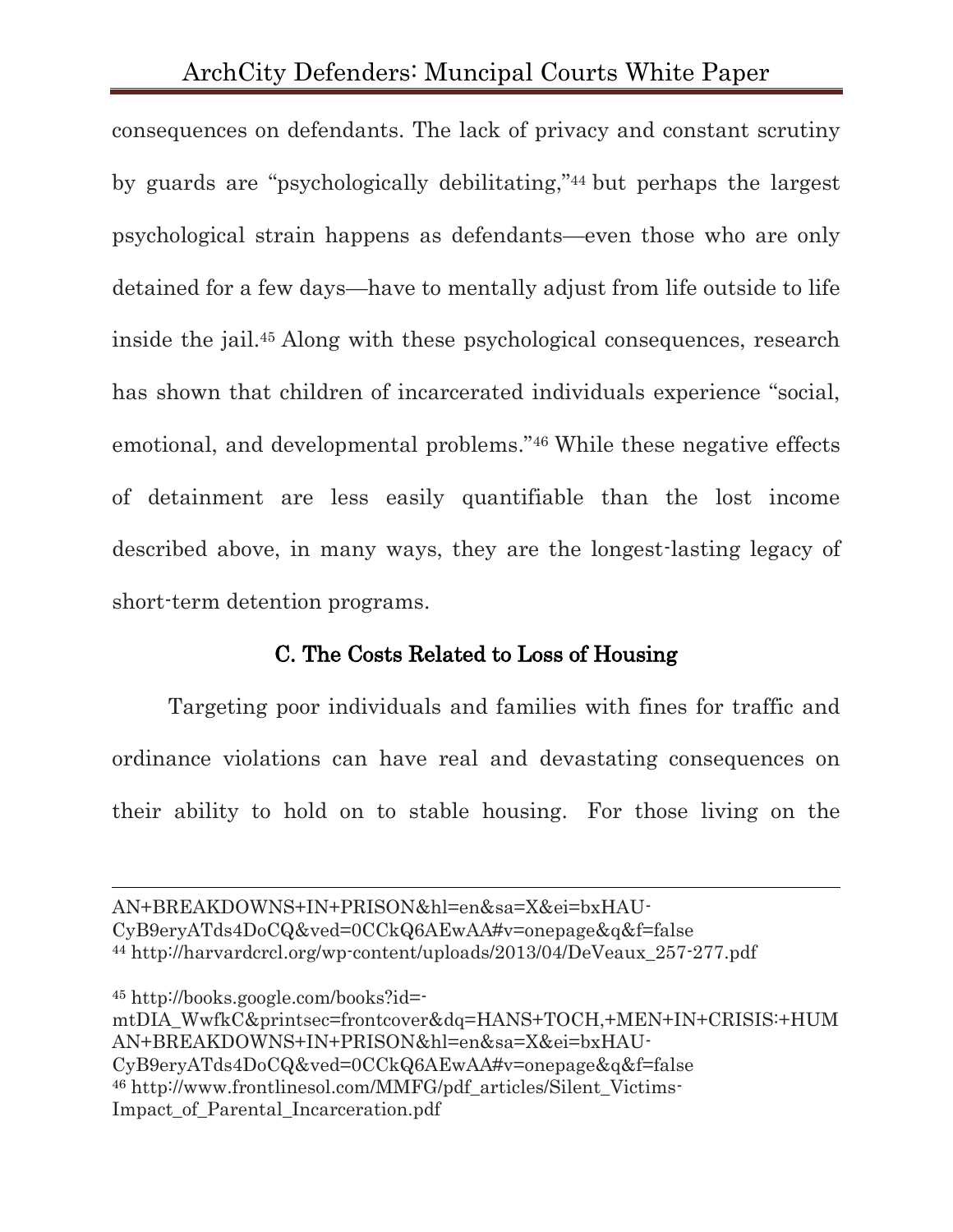financial edge, each day presents difficult choices between competing needs – groceries or gas bill, clothes or car payment, rent or repairs. Court-imposed fines of just a few hundred dollars can be enough to push a struggling family over the edge, out of their home and into homelessness. Some manage to find refuge with relatives or live "doubled up" with another family, but for many people there is no safety net.

Furthermore, the financial distress that originally caused a family to lose their home continues to follow them as they attempt to get back on their feet, sharply limiting their ability to find a new residence. Most landlords require a credit check and background report up front, and a prior eviction or bad credit history a raises a red flag that often leads to immediate rejection. In the Asheville Citizen-Times special report No Place to Call Home, Brian Alexander of the non-profit Homeward Bound explains, "Once someone has had an eviction, a lot of landlords and management companies won't even touch them. An eviction, that can take seven years to get that off your credit report. That's a long time." Unfortunately, a prior eviction is virtually a prerequisite for homelessness. In the same article, Heather Dillashaw,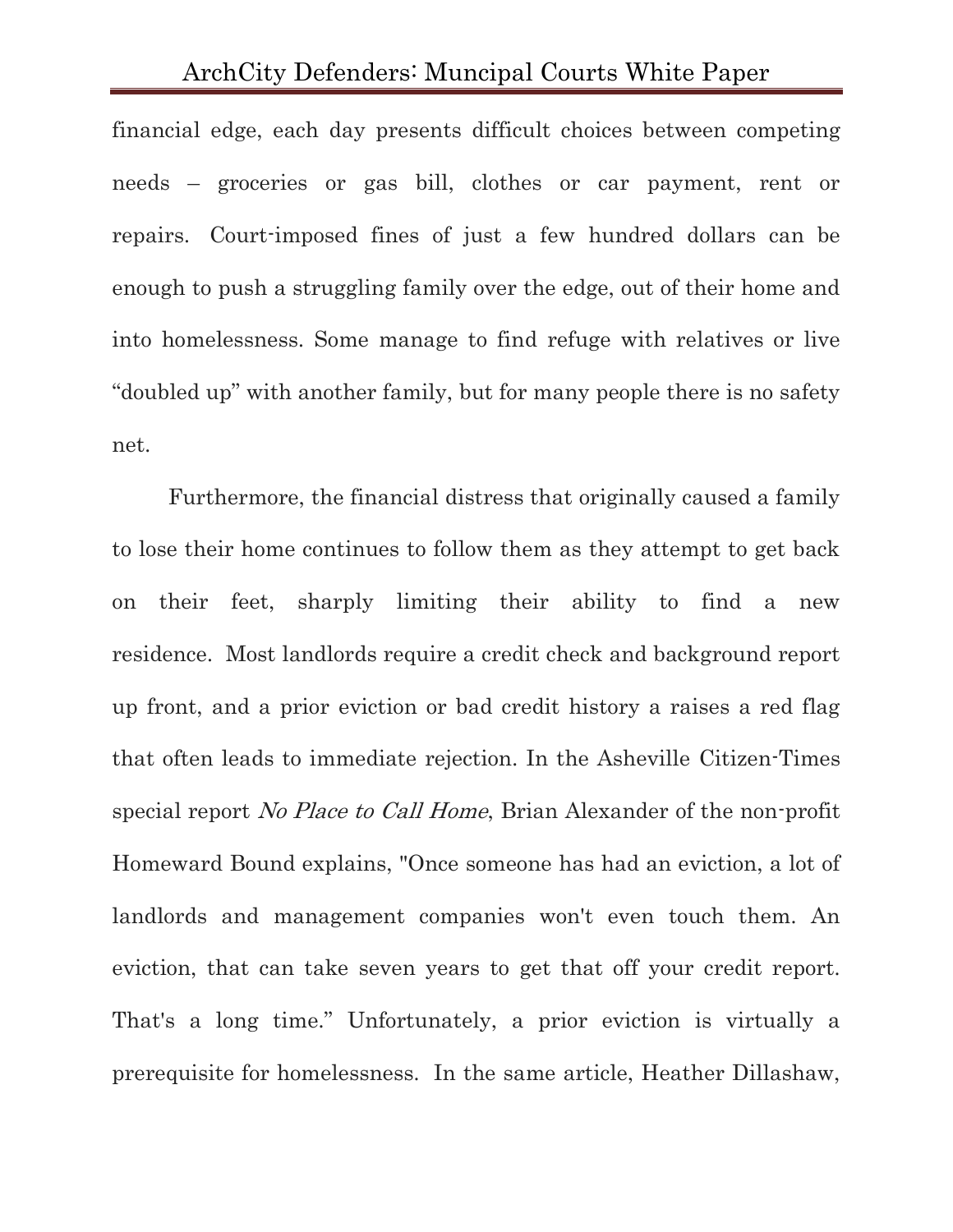director of the Asheville-Buncombe Homeless Initiative, explains the path to homelessness: "People who become homeless almost always have poor credit – you don't fall into homelessness overnight, after paying bills on time and keeping up with rent. [Homeless] families have almost always made some tough choices."<sup>47</sup> Cruelly, current housing practices continue to punish those tough choices for years to come, enforcing a vicious cycle of instability.

Even public housing programs place strict limitations on who can receive assistance. The St. Louis Housing Authority cites any criminal arrest, including for failing to pay fines or appear in court, as grounds for denial of assistance.<sup>48</sup> Housing is typically denied if any member of the family has been evicted from federally assisted housing in the past three years.<sup>49</sup> Additionally, individuals struggling with drug addiction or alcohol abuse – common reasons that people become homeless in the first place – are often barred from public housing. <sup>50</sup> Without stable

<sup>47</sup> http://www.citizen-times.com/longform/local/2014/06/21/homeless-studentseducation/11209293/

<sup>48</sup> [http://www.slha.org/wp-content/uploads/2014/05/ACOP-Final-Resolution-](http://www.slha.org/wp-content/uploads/2014/05/ACOP-Final-Resolution-2740.pdf)[2740.pdf](http://www.slha.org/wp-content/uploads/2014/05/ACOP-Final-Resolution-2740.pdf) p. 9-6

<sup>49</sup> [http://www.slha.org/wp-content/uploads/2014/05/ACOP-Final-Resolution-](http://www.slha.org/wp-content/uploads/2014/05/ACOP-Final-Resolution-2740.pdf)[2740.pdf](http://www.slha.org/wp-content/uploads/2014/05/ACOP-Final-Resolution-2740.pdf) p.10-1

<sup>50</sup> [http://www.slha.org/wp-content/uploads/2014/05/ACOP-Final-Resolution-](http://www.slha.org/wp-content/uploads/2014/05/ACOP-Final-Resolution-2740.pdf)[2740.pdf](http://www.slha.org/wp-content/uploads/2014/05/ACOP-Final-Resolution-2740.pdf) p. p. 10-1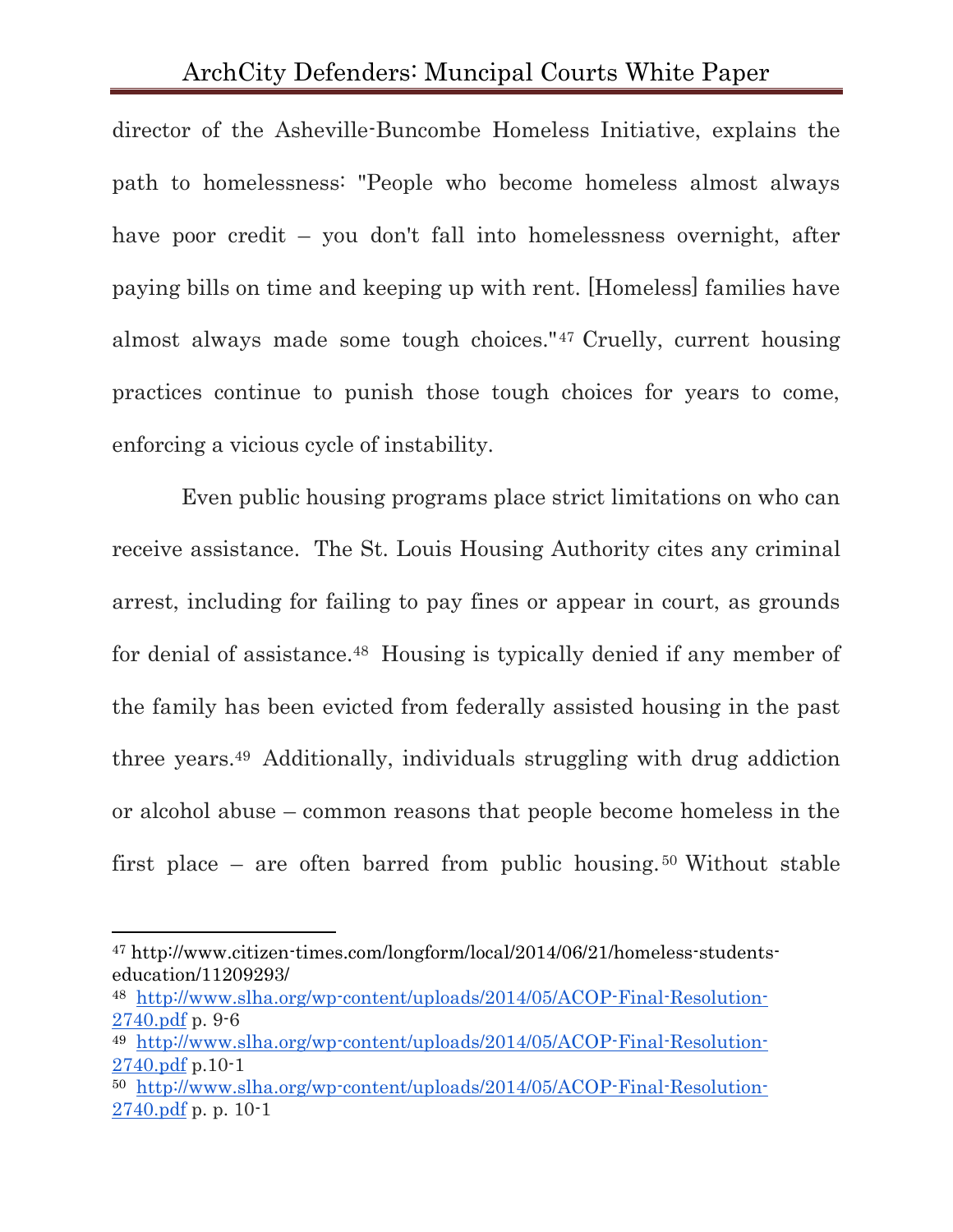housing, however, an individual's ability to overcome addiction is severely compromised. Finally, if an applicant misses an appointment or deadline with the Housing Authority – potentially due to a court appearance or jail time for not paying court fines – their petition can be denied.<sup>51</sup>

#### D. The Costs Related to Families

As previously noted, fines given by many of the municipal courts can amount to huge portions of an individual's monthly income, resulting in increased poverty, occasionally incarceration (due to inability to pay fines), and sometimes homelessness. A study done by Zahid Ahmed draws attention to the experience of poverty as an important component of family dysfunction, strain on spousal relationships, and childhood development issues. Those in poverty recount difficulties in paying for very basic needs, and it is the fines that puts them over the edge.<sup>52</sup> The fiscal uncertainty and family strain, can lead to family estrangement and/or divorce - in fact 60% of people

<sup>51</sup> [http://www.slha.org/wp-content/uploads/2014/05/ACOP-Final-Resolution-](http://www.slha.org/wp-content/uploads/2014/05/ACOP-Final-Resolution-2740.pdf)[2740.pdf](http://www.slha.org/wp-content/uploads/2014/05/ACOP-Final-Resolution-2740.pdf) p. 10-5

<sup>52</sup>[http://www.humiliationstudies.org/documents/AhmedPovertyFamilyStressParenti](http://www.humiliationstudies.org/documents/AhmedPovertyFamilyStressParenting.pdf) [ng.pdf](http://www.humiliationstudies.org/documents/AhmedPovertyFamilyStressParenting.pdf)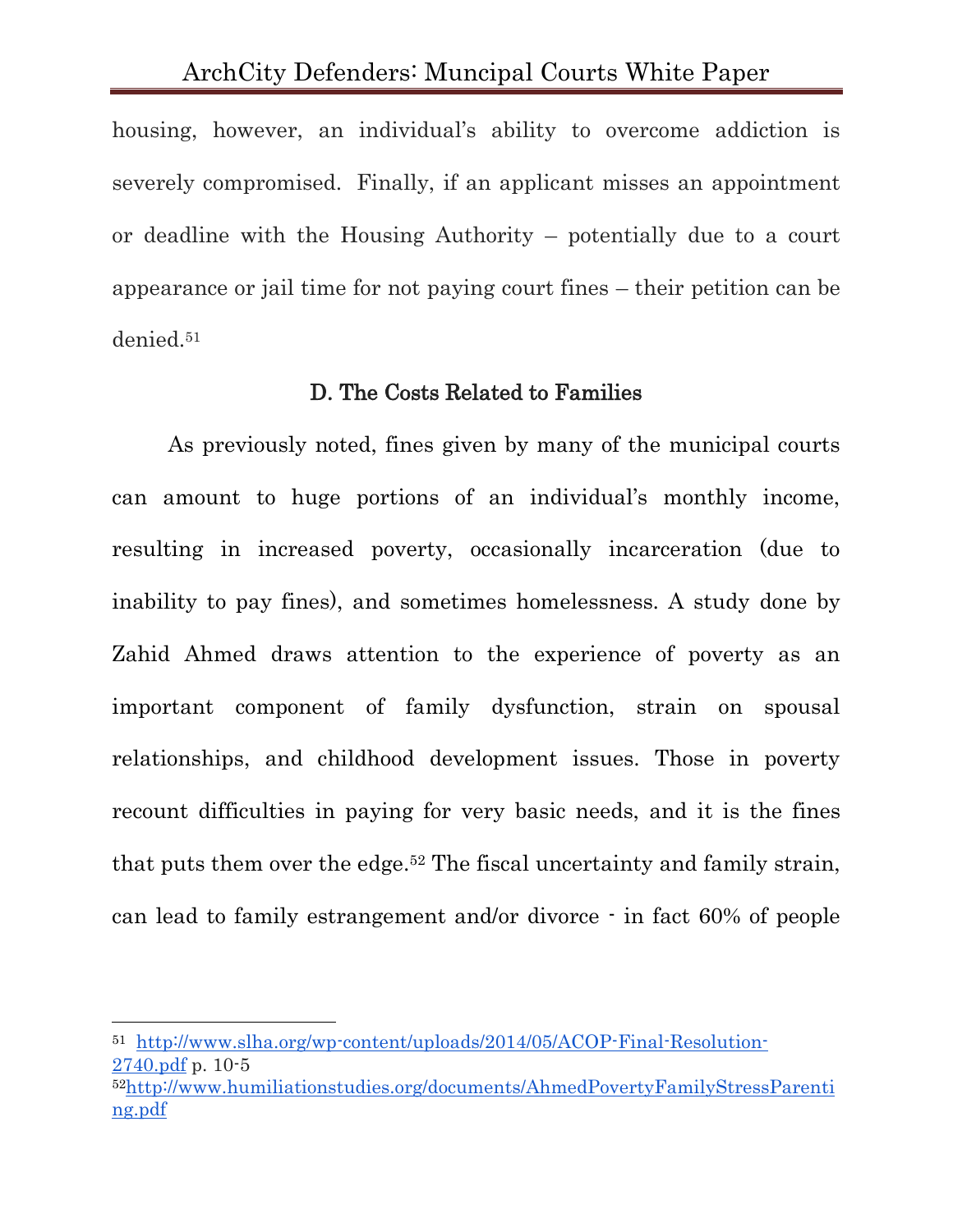under the poverty line are divorced women and their children.<sup>53</sup> For many people in poverty, family (immediate and extended) is their only direct support system and without it the individual loses their social connections, safety net, and occasionally financial aid.

If the individual also has children, intense familial conflict and estrangement can cause children to have serious childhood development problems, including but not limited to: depression, trust and abandonment issues, and failure in school. These problems in childhood, frequently carry over into adulthood, continuing a cycle of poverty.

#### IV. The Financial Costs of the Municipal Court System

# A. Bel-Ridge

The Village of Bel-Ridge is a relatively small municipality located in northern St. Louis County. Bel-Ridge has just over 1000 households and about 2800 residents, <sup>54</sup> the vast majority of whom  $(83.1\%)$  are African-American.<sup>55</sup> In addition, almost half  $(42.3\%)$  of the residents are below the poverty level; median annual household income

<sup>53</sup> http://www.mediate.com/articles/psych.cfm

<sup>54</sup> [http://factfinder2.census.gov/faces/nav/jsf/pages/community\\_facts.xhtml](http://factfinder2.census.gov/faces/nav/jsf/pages/community_facts.xhtml) <sup>55</sup>[http://factfinder2.census.gov/faces/tableservices/jsf/pages/productview.xhtml?pid=](http://factfinder2.census.gov/faces/tableservices/jsf/pages/productview.xhtml?pid=DEC_10_SF1_QTP3) [DEC\\_10\\_SF1\\_QTP3](http://factfinder2.census.gov/faces/tableservices/jsf/pages/productview.xhtml?pid=DEC_10_SF1_QTP3)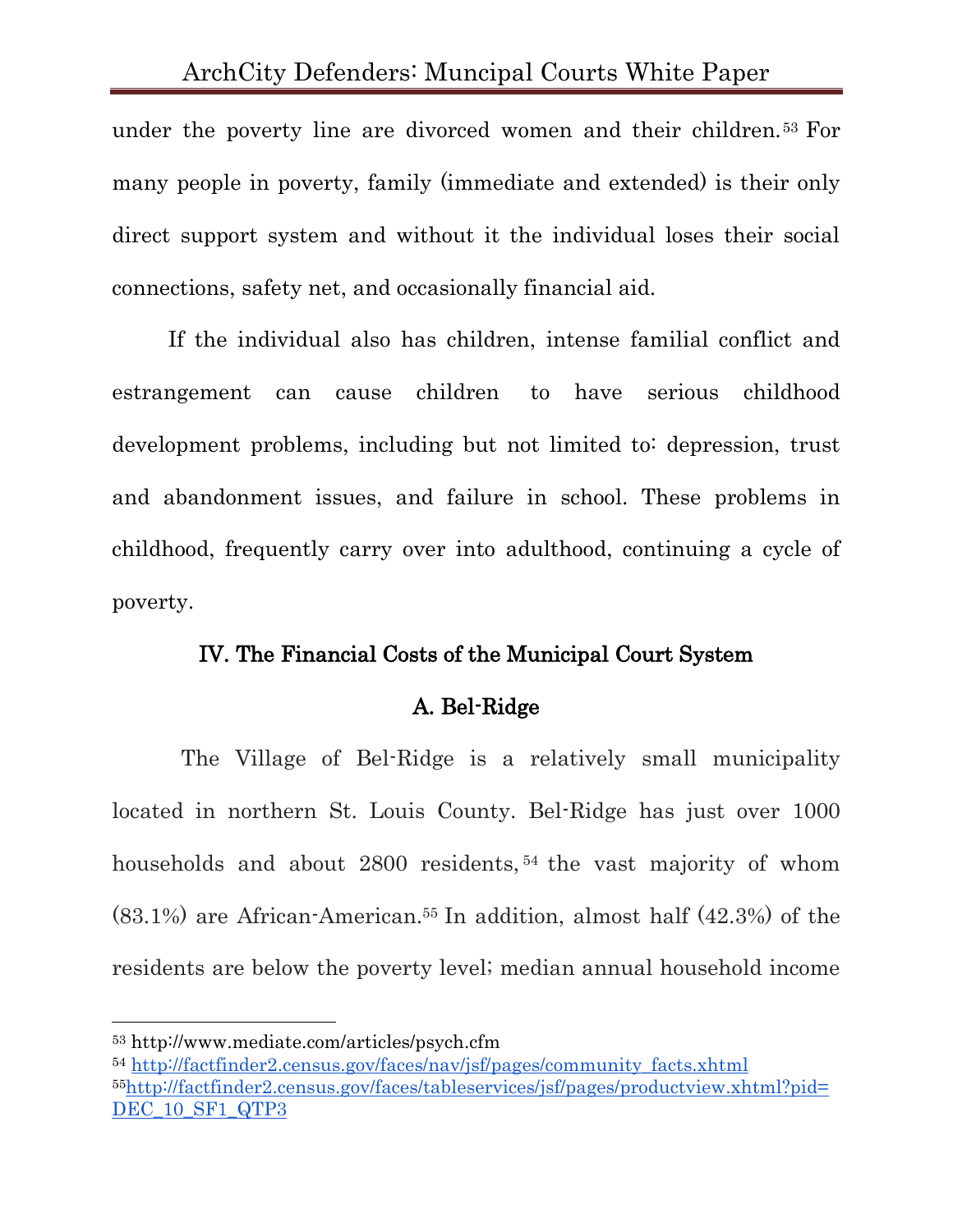is only \$21,910 and 37% of households receive SNAP benefits/food stamps.<sup>56</sup>

In spite of the relatively small and poor nature of the municipality, Bel-Ridge manages to collect hundreds of thousands of dollars every year in municipal court fines. In fact, in Bel-Ridge's 2014 budget, it estimates that it will collect \$450,000 in fine revenue57—or, an average of about \$450 per Bel-Ridge household—making municipal court fines the largest single source of revenue in the budget. Moreover, in FY2013, Bel-Ridge's municipal court disposed of 4900 cases<sup>58</sup> and issued 1723 warrants.<sup>59</sup> This means that in the last year alone, Bel-Ridge's court system handled almost five cases and issued almost two warrants per Bel-Ridge household.

Of course, such a municipal court operation does not come without costs to the municipality. In its 2014 budget, Bel-Ridge estimates that it will spend \$101,200 on operating the municipal court, including nearly \$100,000 in salaries and benefits for a part-time judge (\$18,600), prosecuting attorney (\$25,000), and court clerks (\$38,350). By way of

<sup>56</sup>[http://factfinder2.census.gov/faces/tableservices/jsf/pages/productview.xhtml?pid=](http://factfinder2.census.gov/faces/tableservices/jsf/pages/productview.xhtml?pid=ACS_12_5YR_S1701) [ACS\\_12\\_5YR\\_S1701](http://factfinder2.census.gov/faces/tableservices/jsf/pages/productview.xhtml?pid=ACS_12_5YR_S1701)

<sup>57</sup> http://bel-ridge.us/wp-content/uploads/2014/01/2014-Budget\_website.pdf <sup>58</sup> http://www.courts.mo.gov/file.jsp?id=68842

<sup>59</sup> http://www.courts.mo.gov/file.jsp?id=68845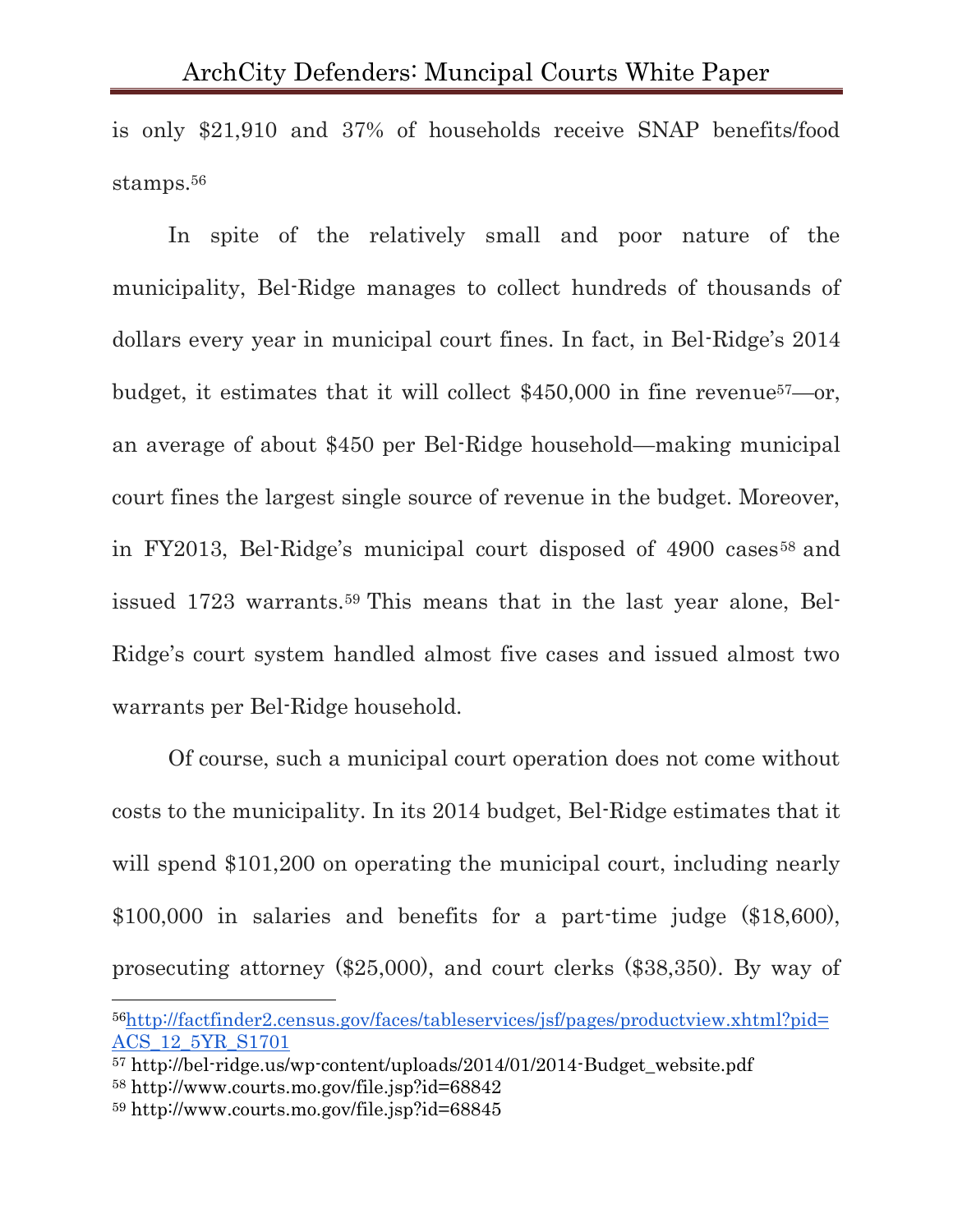comparison, assistant public defenders in Missouri start out making \$38,544 annually,<sup>60</sup> the average circuit attorney in St. Louis City makes  $$52,347$  annually,<sup>61</sup> and the average city court judge in St. Louis City makes \$78,591.50 annually. <sup>62</sup> The judge and attorney in Bel-Ridge, however, work only three evenings—or about twelve hours—per month, and both also operate independent private legal practices. To put it another way, then, the Bel-Ridge prosecuting attorney position is a part-time side-job that requires about 7.5%<sup>63</sup> of the work of a full-time job, but that makes about 65% as much as an assistant public defender, about 48% as much as an average circuit attorney, and about 32% as much as an average city court judge.

In Bel-Ridge, as in many other municipalities, the prosecuting attorney and judge are chosen not by constituents or through a merit system but instead are hand-picked by the Village Trustees. This system, of course, provides terribly misaligned incentives for both

<sup>60</sup>http://www.publicdefender.mo.gov/employment/job\_descriptions/apd\_jeffcity.html <sup>61</sup> https://stlouis-

mo.gov/government/departments/budget/documents/loader.cfm?csModule=security/g etfile&pageid=341524

<sup>62</sup> https://stlouis-

mo.gov/government/departments/budget/documents/loader.cfm?csModule=security/g etfile&pageid=341524

<sup>63</sup> Assuming 12 hours of work per month for the Bel-Ridge attorney as compared to 160 hours per month for a full-time job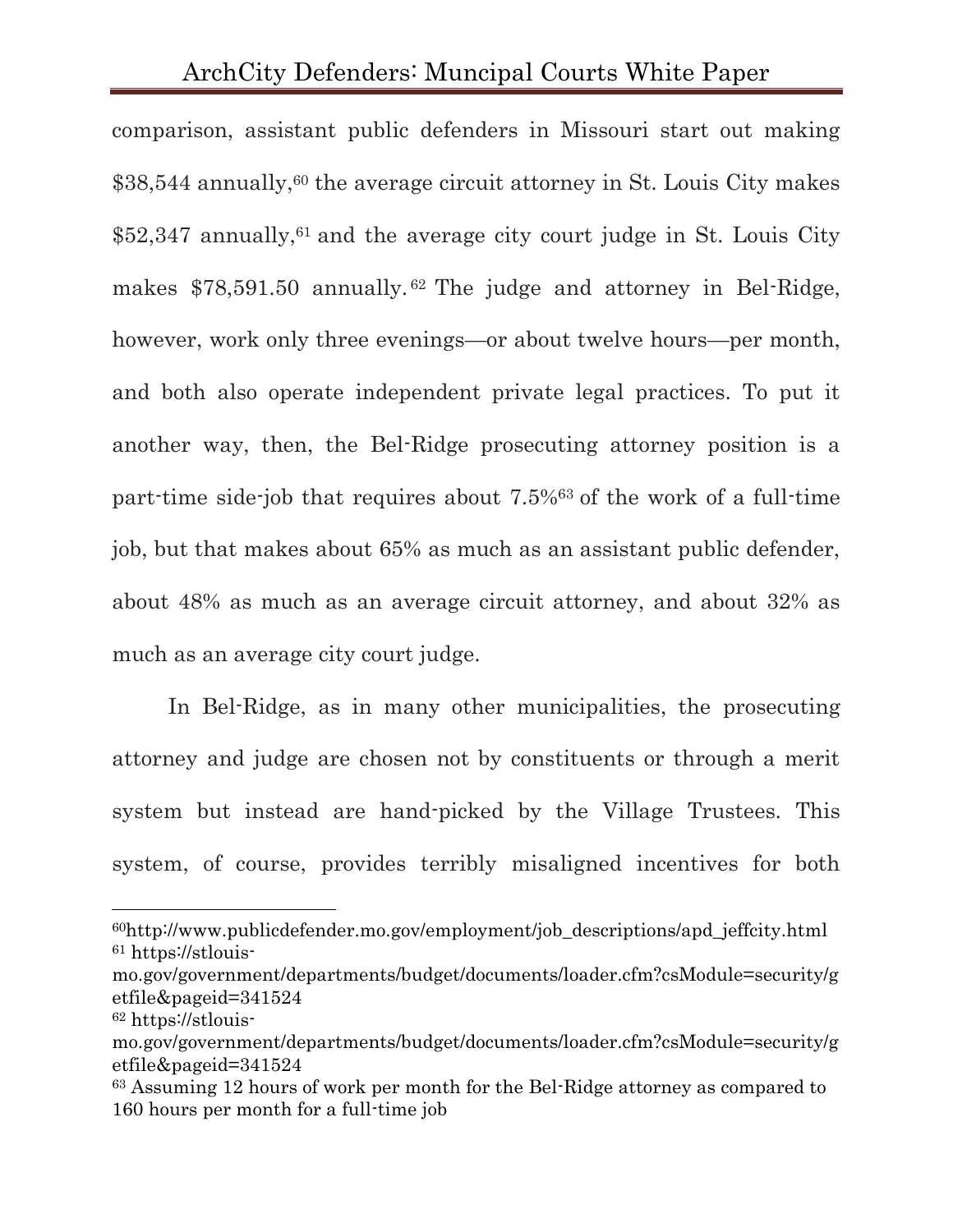positions. These two positions are extraordinarily valuable to the men who hold them—providing enough additional annual income to send children to private school or to public college or to pad retirement accounts, fund vacations, or pay the mortgage, all for twelve hours of work each month—and there is undoubtedly the subtle suggestion that their job—as employees of the Village of Bel-Ridge—is to ensure that Bel-Ridge receives enough fine revenue to cover their budget. Unfortunately, this job is, of course, at extreme odds with ideals such as fairness and justice that ought to characterize the criminal courts.

In addition, the municipality does engage in a policy of detaining individuals who are unable to pay imposed fines. This choice adds a whole new layer of costs for the municipality, including \$45,000 (according to the 2014 budget) just to jail these individuals. Moreover, because Bel-Ridge does not have its own detention facility, it must take one of its three on-duty police officers (who make \$16.47 per hour) away from patrolling to transport these people.<sup>64</sup>

#### B. Ferguson

<sup>64</sup> [http://bel-ridge.us/?page\\_id=242](http://bel-ridge.us/?page_id=242)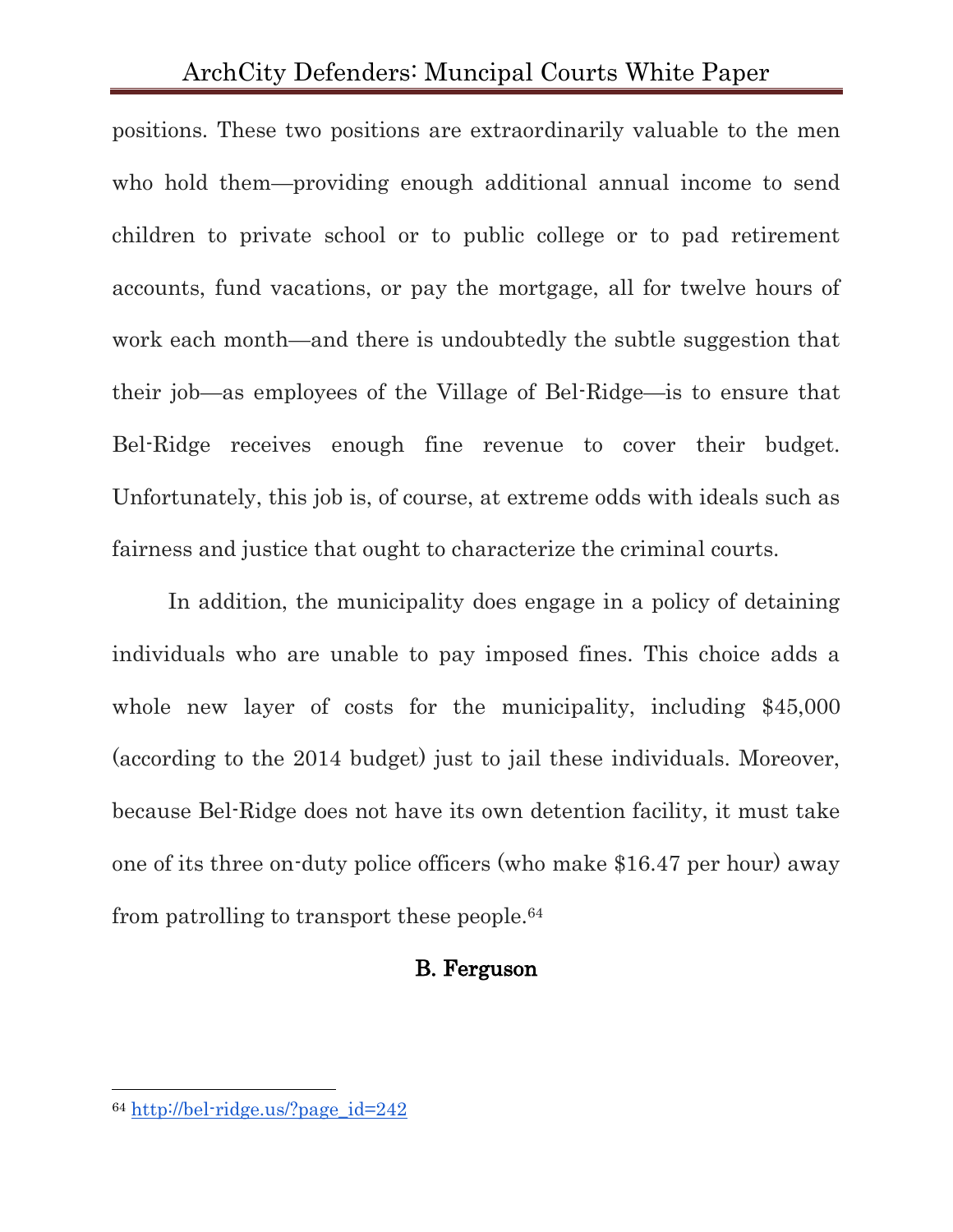Ferguson is a city located in northern St. Louis County with 21,203 residents living in 8,192 households. <sup>65</sup> The majority (67%) of residents are African-American, while the remainder (29%) are largely white.<sup>66</sup> Ferguson's unemployment rate is  $14.3\%,$ <sup>67</sup> more than double that of both St. Louis County  $(6.1\%)^{68}$  and Missouri  $(6.6\%)^{69}$  and a full 10% of the city's 9,105 housing units are vacant. <sup>70</sup> 22% of residents live below the poverty level, including 35.3% of children under 18, and 21.7% received food stamps in the last year. 71

Despite Ferguson's relative poverty, fines and court fees comprise the second largest source of revenue for the city, a total of \$2,635,400. 72 In 2013, the Ferguson Municipal Court disposed of 24,532 warrants<sup>73</sup> and 12,018 cases, <sup>74</sup> or about 3 warrants and 1.5 cases per household. According to a court employee, the docket for an average court session

<sup>69</sup> http://www.bls.gov/eag/eag.mo.htm

<sup>65</sup> http://www.census.gov/2010census/popmap/ipmtext.php?fl=29:2923986

<sup>66</sup> http://www.census.gov/2010census/popmap/ipmtext.php?fl=29:2923986

 $67$ ihttp://factfinder2.census.gov/faces/tableservices/jsf/pages/productview.xhtml?pid= ACS 12\_5YR\_DP03&prodType=table

<sup>68</sup>ihttp://data.bls.gov/map/MapToolServlet?state=29&datatype=unemployment&yea r=2014&period=M04&survey=la&map=county&seasonal=u

<sup>70</sup> http://www.census.gov/2010census/popmap/ipmtext.php?fl=29:2923986

<sup>71</sup>ihttp://factfinder2.census.gov/faces/tableservices/jsf/pages/productview.xhtml?pid= ACS\_12\_5YR\_DP03&prodType=table

<sup>72</sup> http://www.fergusoncity.com/documentcenter/view/1604 p. 49

<sup>73</sup> https://www.courts.mo.gov/file.jsp?id=68845

<sup>74</sup> https://www.courts.mo.gov/file.jsp?id=68842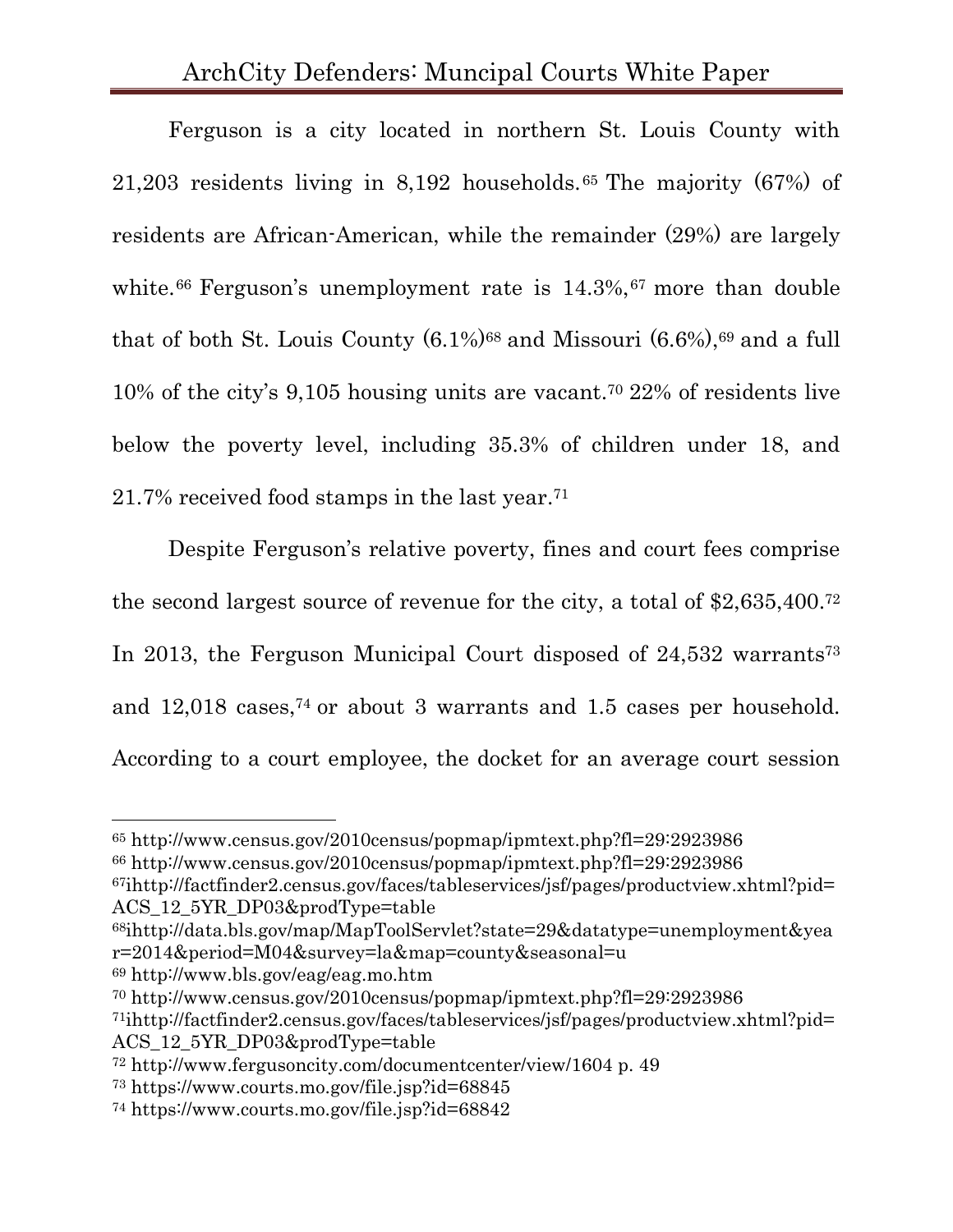may include as many as 1,500 cases. Assuming an 80% conviction rate, <sup>75</sup> the average fine in a case resulting in a guilty verdict would be \$275.

In addition to such heavy legal prosecution, Ferguson and other municipal courts engage in a number of operational procedures that make it even more difficult for defendants to navigate the courts. For example, a Ferguson court employee reported that the bench routinely starts hearing cases 30 minutes before the appointed time and then locks the doors to the building as early as five minutes after the official hour, a practice that could easily lead a defendant arriving even slightly late to receive an additional charge for failure to appear.

To carry out its work, the Municipal Court employs three full-time employees – the Judge, Prosecuting Attorney, and Assistant Prosecuting Attorney – as well as three part-time Court Clerks. <sup>76</sup> Residents of Ferguson have no direct voice in determining who holds these powerful positions; the Municipal Judge is appointed by the City Council on the nomination of the City Manager, and the Prosecuting Attorney is appointed by the City Attorney with the approval of the City

<sup>75</sup> http://www.courts.mo.gov/file.jsp?id=36113

<sup>76</sup> http://www.fergusoncity.com/documentcenter/view/1604 p. 67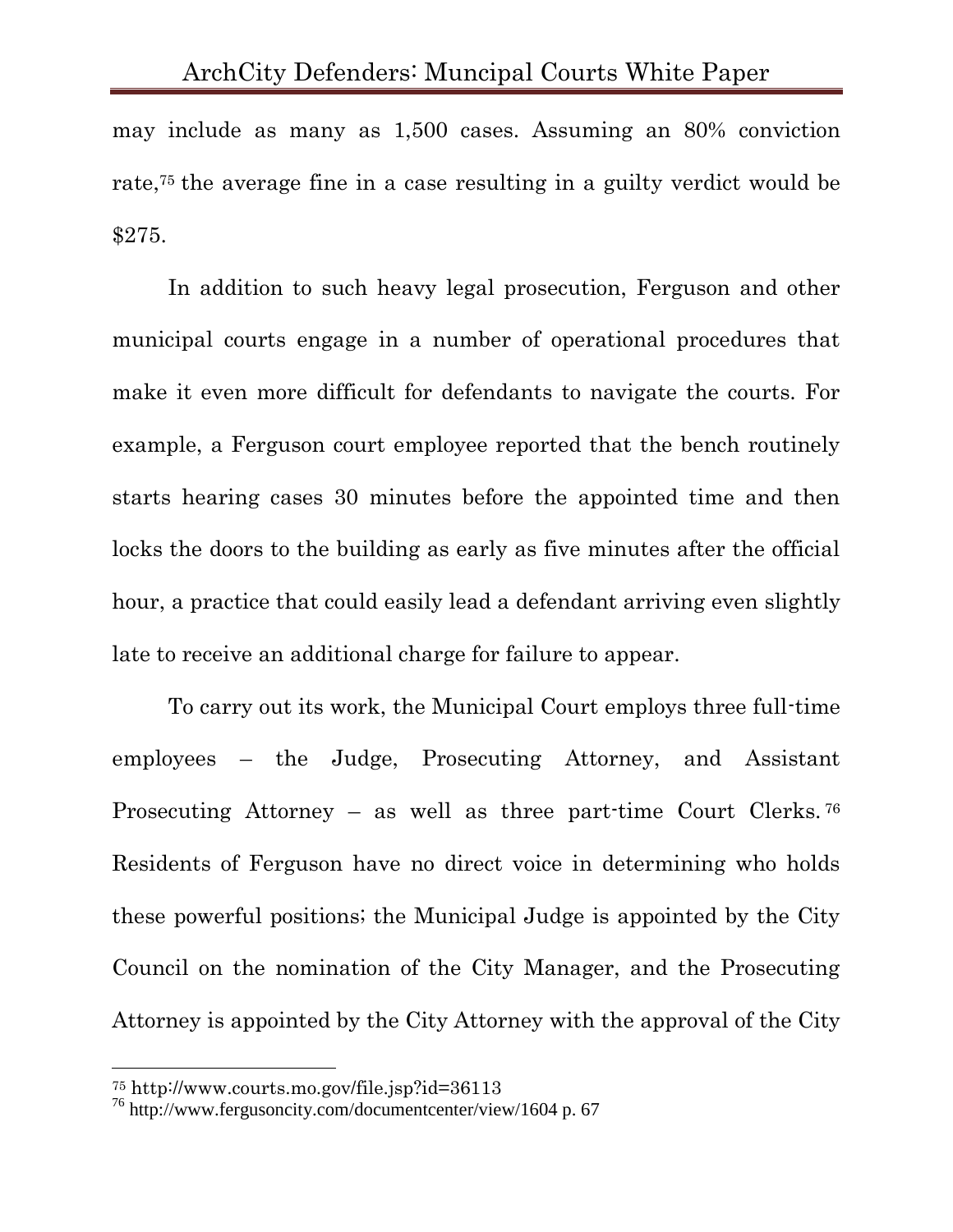Manager.<sup>77</sup> Unlike Bel-Ridge and Florissant, Ferguson does not make the salaries paid to its prosecutor and judge publicly available.

However, in 2013, the total forecasted expenditure for Personnel of the Municipal Court was \$221,700, with an additional \$59,500 categorized under Professional Services. Apart from Professional Services, \$37,100 was spent on Supplies and Services.<sup>78</sup> The Ferguson Municipal Court holds three sessions per month, meaning that a total of \$318,300 was spent to fund just 36 court sessions, or \$8,841.67 per session. Moreover, with the average court session lasting no longer than 3 hours, each hour of court costs the City of Ferguson approximately \$2,950 dollars.

As Ferguson relies on the St. Louis County jail to hold its inmates, city police officers are required to take time out of their patrol schedules to make the forty-minute round trip to transport prisoners to the facility. At any given time Ferguson has 8 patrol officers on duty for its 21,203 citizens, or .38 officers per 1000 citizens – about a tenth of the officers per capita in St. Louis City (3.8). <sup>79</sup> Thus, any time an officer

 $^{77}$  http://www.fergusoncity.com/documentcenter/view/1604 p. 67

 $^{78}$ http://www.fergusoncity.com/documentcenter/view/1604 p. 67

<sup>79</sup> ihttp://www.governing.com/gov-data/safety-justice/law-enforcement-policedepartment-employee-totals-for-cities.html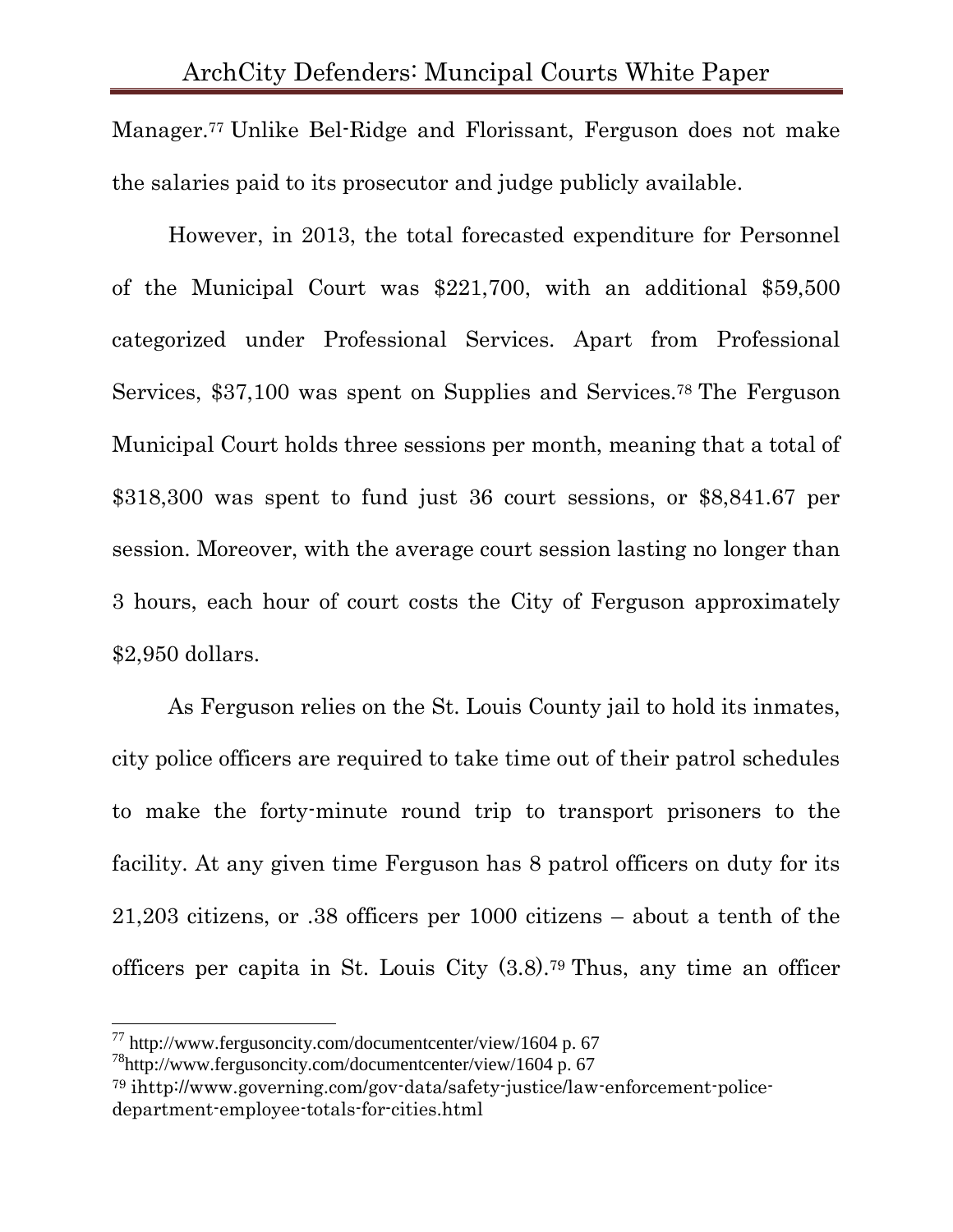makes the trip to Clayton, the burden of protecting an additional 2,650 citizens must be assumed by the remainder of the police force.

#### C. Florissant

Located in St. Louis County, Florissant is the largest municipality in St. Louis County with a population of 52,363. About a quarter of the population is African-American (26.8%), while the majority, 69.3%, is white. 7.9% of the population is unemployed, slightly over both St. Louis County's (6.8%) and the state's (6.6%) unemployment rates. About 8.6% of the population is below the poverty line80.

Out of the total number of cases disposed of in 2013 by the Florissant Municipal Court, 32.9% resulted in a warrant<sup>81</sup>. This means that Florissant issued roughly one warrant for every six residents in the past year <sup>82</sup> . \$695,201.32 was collected from warrants, representing about a quarter of the court's total revenue of \$3,000,000 (a number that makes fines the third largest source of revenue in the municipality's budget, behind only sales and utilities taxes).

<sup>80</sup> <http://quickfacts.census.gov/qfd/states/29/2924778.html>

<sup>81</sup> https://www.courts.mo.gov/file.jsp?id=68842

<sup>82</sup> https://www.courts.mo.gov/file.jsp?id=68845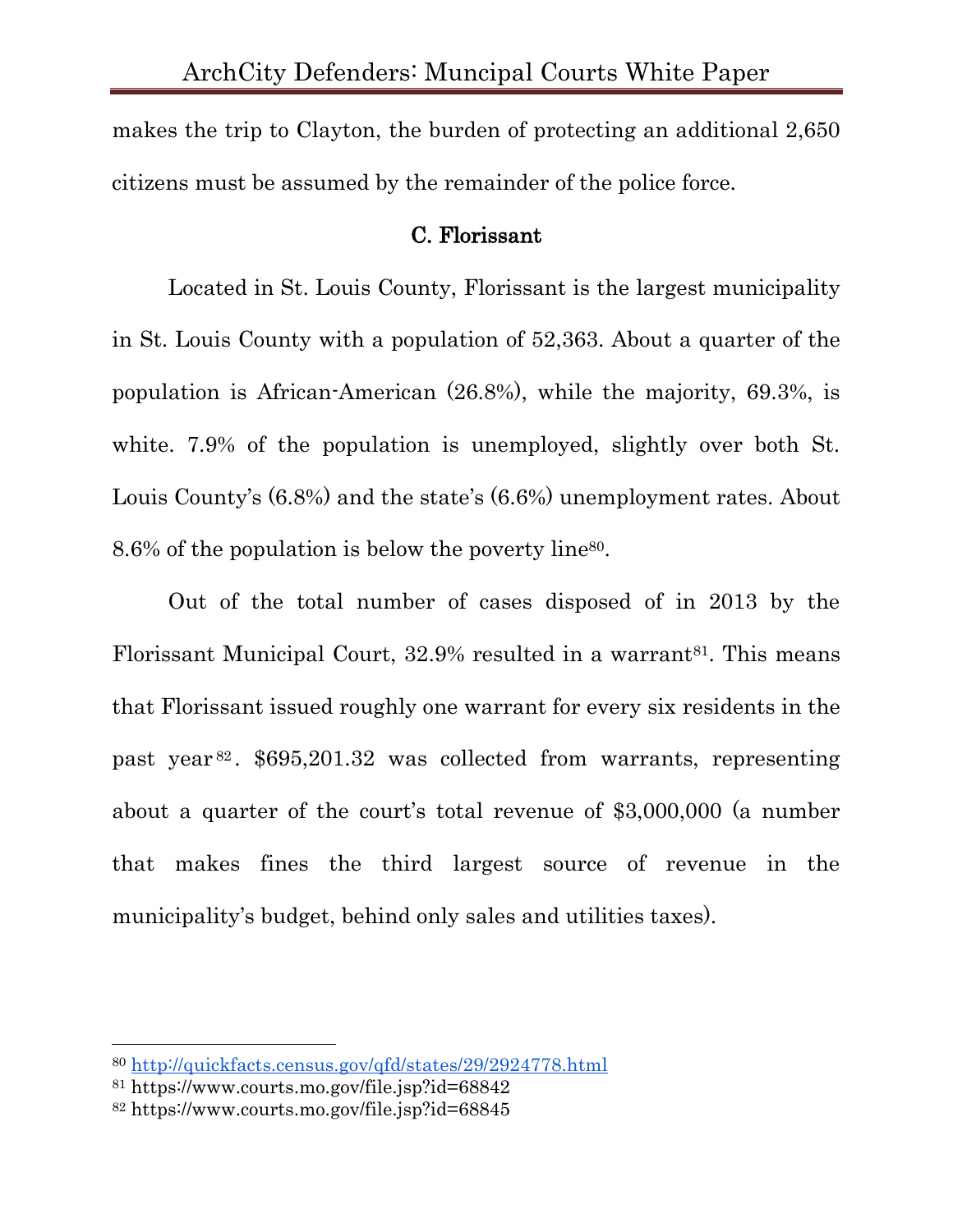In order to run this massive court system, Florissant must spent large amounts of time and money on minor cases and transportation, the cost of incarcerating those with outstanding warrants and fines, and the payment of salaries to run the Municipal Court. In 2013, prisoner supplies for incarcerated individuals cost the municipality roughly \$3,861<sup>83</sup>. The municipality also directly spends \$1,750,877 to run the Municipal Court, in which 90.6% of filed cases are "other traffic" violations.

Out of the 2013 annual budget, \$473,668 went to pay Municipal Court salaries, with an additional \$408,900 to professional services and \$9,300 to office supplies<sup>84</sup>. Although only a part time position, with about 2 regular court appearances a month—or 26 in a year—the appointed judge makes \$50,000 annually, only slightly less than the full time position of St. Louis city court judge. The prosecuting attorney, also a part-time employee, makes \$56,060 for only 12 regular court appearances (with additional office hours), and, for another 12 regular court sessions, the municipality pays an assistant prosecuting attorney \$33,158. By comparison assistant public defenders in Missouri start at

<sup>83</sup> [http://www.florissantmo.com/egov/documents/1386188394\\_72772.pdf](http://www.florissantmo.com/egov/documents/1386188394_72772.pdf) pg. 44

<sup>84</sup> [http://www.florissantmo.com/egov/documents/1386188394\\_72772.pdf](http://www.florissantmo.com/egov/documents/1386188394_72772.pdf) pg. 18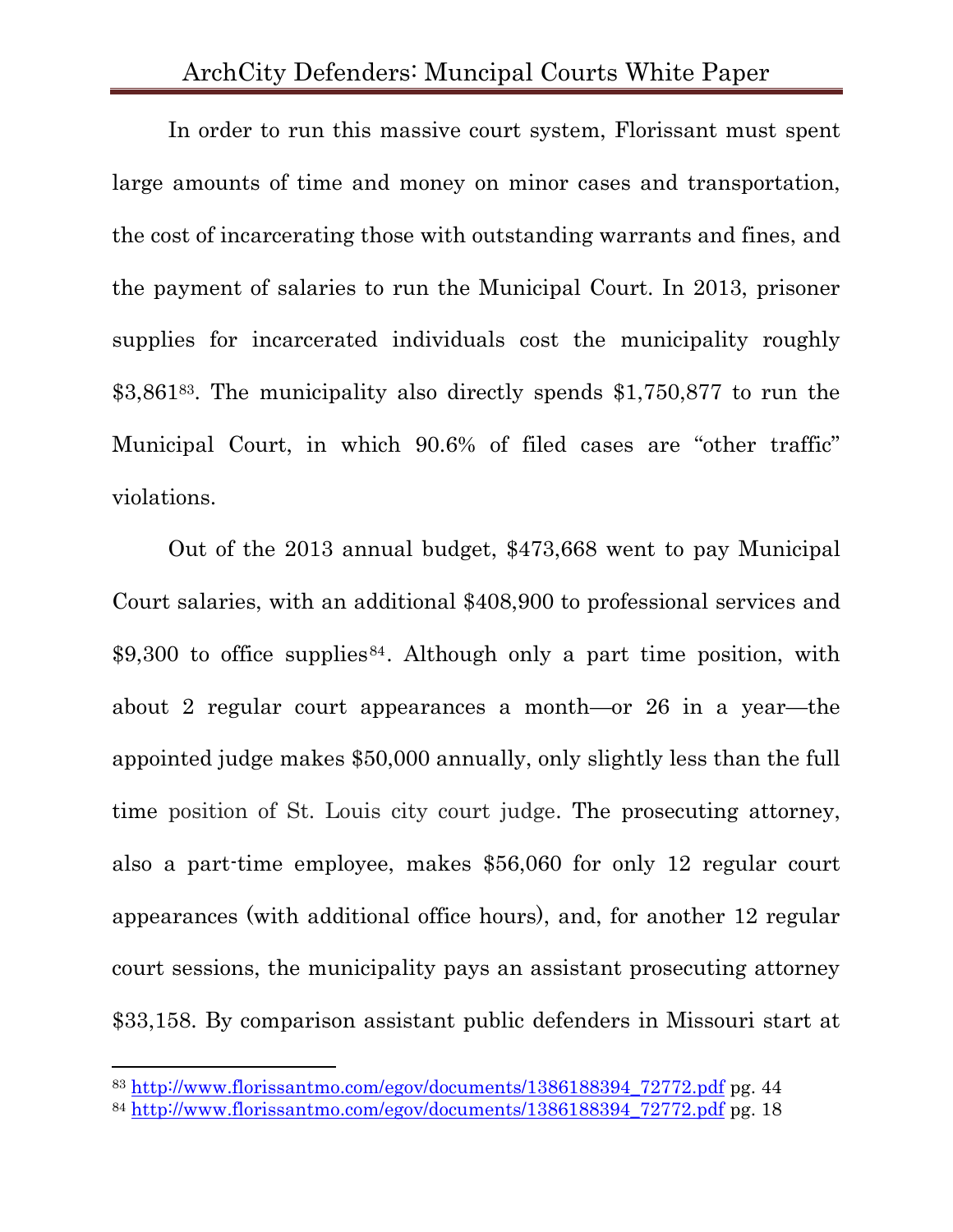\$38,544 annually, and, on average, circuit attorney make \$52,347 per year. In other words, the part time side-position of Florissant prosecuting attorney requires roughly 4% of the work of a full-time job, but that makes 45% as much as an assistant public defender and 2% more than the average circuit attorney. The only full time position is that of court clerk, whose annual salary is \$46,530. The five assistant clerks cost Florissant another \$191,360 in salaries, and a reserve police officers costs \$37,70085.

#### V. Next Steps

l

ArchCity Defenders is working to develop proposed solutions to the problems outlined above. As a point of departure, we recommend that courts make a constitutionally required inquiry into a person's ability to pay assessed fines prior to incarcerating them for nonpayment. This step is necessary to avoid accusations of deprivation of equal protection and due process rights leading to the creation of a debtor's prison in St. Louis county. Further, in collaboration with St. Louis University School of Law, ArchCity Defenders is working on a proposed rule requiring that fines be assessed in proportion to income.

<sup>85</sup> [http://www.florissantmo.com/egov/documents/1386188394\\_72772.pdf](http://www.florissantmo.com/egov/documents/1386188394_72772.pdf) pg. 19